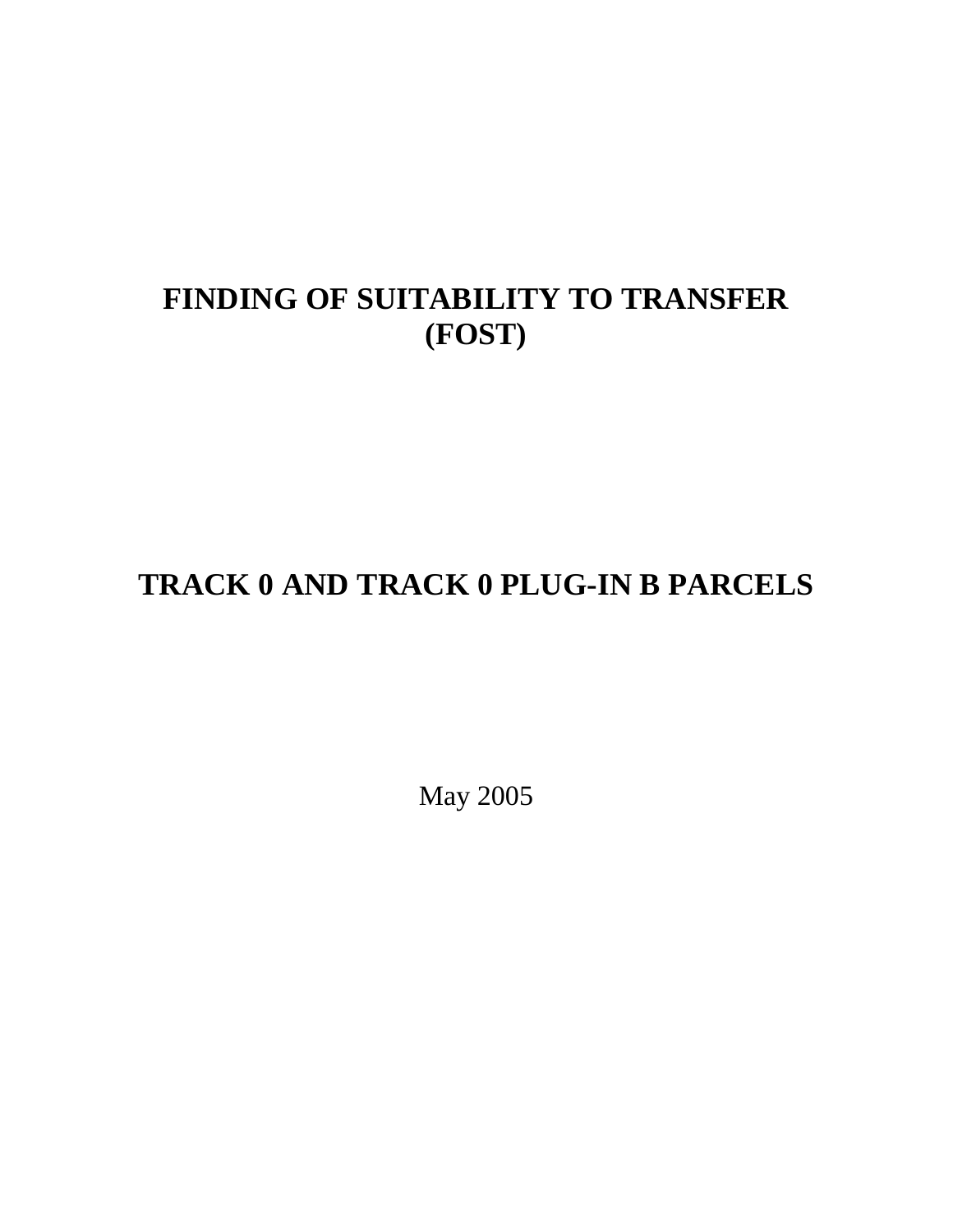# **CONTENTS**

| 1.0 |            |                                                                              |  |  |  |  |
|-----|------------|------------------------------------------------------------------------------|--|--|--|--|
| 2.0 |            |                                                                              |  |  |  |  |
| 3.0 |            |                                                                              |  |  |  |  |
|     | 3.1        |                                                                              |  |  |  |  |
|     |            | Community Environmental Response Facilitation Act (CERFA) Report  2<br>3.1.1 |  |  |  |  |
|     | 3.2        |                                                                              |  |  |  |  |
|     |            | 3.2.1                                                                        |  |  |  |  |
|     |            | 3.2.2                                                                        |  |  |  |  |
|     |            | 3.2.3                                                                        |  |  |  |  |
|     | 3.3        |                                                                              |  |  |  |  |
|     |            | 3.3.1                                                                        |  |  |  |  |
|     |            | 3.3.2                                                                        |  |  |  |  |
|     | 3.4        |                                                                              |  |  |  |  |
|     | 3.5        |                                                                              |  |  |  |  |
|     | 3.6        |                                                                              |  |  |  |  |
|     | 3.7        |                                                                              |  |  |  |  |
|     | 3.8        |                                                                              |  |  |  |  |
|     | 3.9        |                                                                              |  |  |  |  |
|     |            | 3.9.1                                                                        |  |  |  |  |
|     |            | 3.9.2                                                                        |  |  |  |  |
|     | 3.10       |                                                                              |  |  |  |  |
|     | 3.11       |                                                                              |  |  |  |  |
| 4.0 |            |                                                                              |  |  |  |  |
| 5.0 |            |                                                                              |  |  |  |  |
| 6.0 |            | NATIONAL ENVIRONMENTAL POLICY ACT (NEPA) COMPLIANCE AND                      |  |  |  |  |
|     |            |                                                                              |  |  |  |  |
| 7.0 |            |                                                                              |  |  |  |  |
|     | 7.1<br>7.2 | Covenants to Restrict Use of Property - Environmental Restrictions  17       |  |  |  |  |
| 8.0 |            |                                                                              |  |  |  |  |

## TABLES

| Description of Property           |
|-----------------------------------|
| $E$ nvinonmentel Condition of Dre |

- 2 Environmental Condition of Property
- 3 Notification of Hazardous Substance Storage, Release, or Disposal
- 4 Notification of Petroleum Product Storage, Release, or Disposal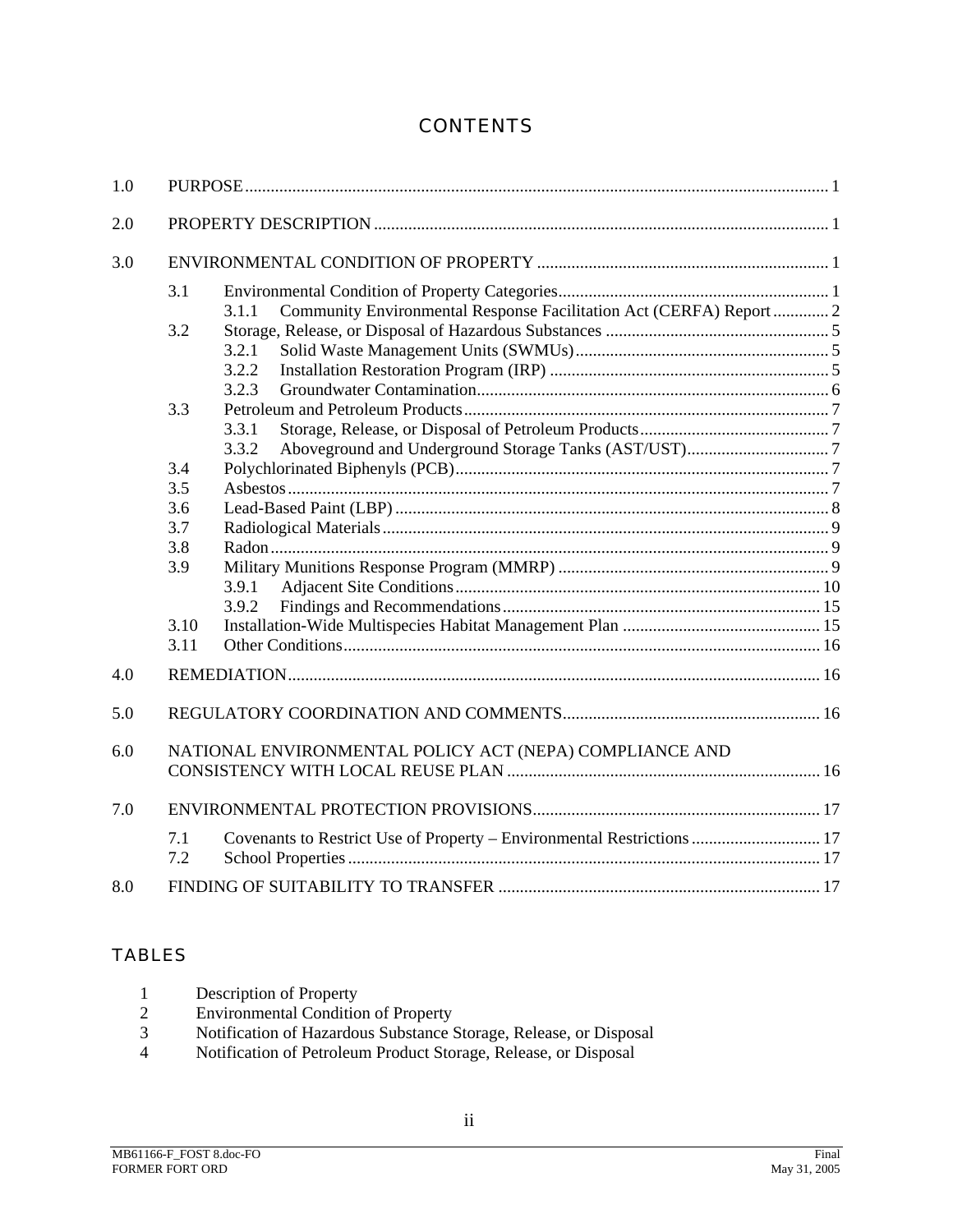#### PLATES

- 1 Site Location Map
- 2 Parcel Location Map Northern Parcels
- 3 Parcel Location Map Southern Boundary Parcels
- Parcel Location Map Parcels E2d.3.1, S3.2.1, and S3.2.2<br>
Parcel Location Map Parcels E5a.2 and L5.10.2
- 5 Parcel Location Map Parcels E5a.2 and L5.10.2
- 6 Parcel Location Map Parcels E11a.1 and L35.5
- 7 Parcel Location Map Parcels E18.2.1, E18.2.2, E18.3, E20c.1.2, and E20c.2.2
- 8 Parcel Location Map Parcels E29b.3, E29e, L20.13.1.1, L20.13.2, L20.13.3.2, L20.13.4, L20.7.1, and L3.1
- 9 Parcel Location Map Parcels L20.7.2, L20.7.3, L20.7.4, L20.7.5, S4.2.1, S4.2.2, S4.2.3, and S4.2.4
- 10 Parcel Location Map Parcel S4.3

# **ATTACHMENTS**

- 1 ENVIRONMENTAL PROTECTION PROVISIONS<br>2 REFERENCES
- 2 REFERENCES<br>3 DEFINITIONS
- 3 DEFINITIONS FOR THE MILITARY MUNITIONS RESPONSE PROGRAM
- 4 REGULATORY COMMENTS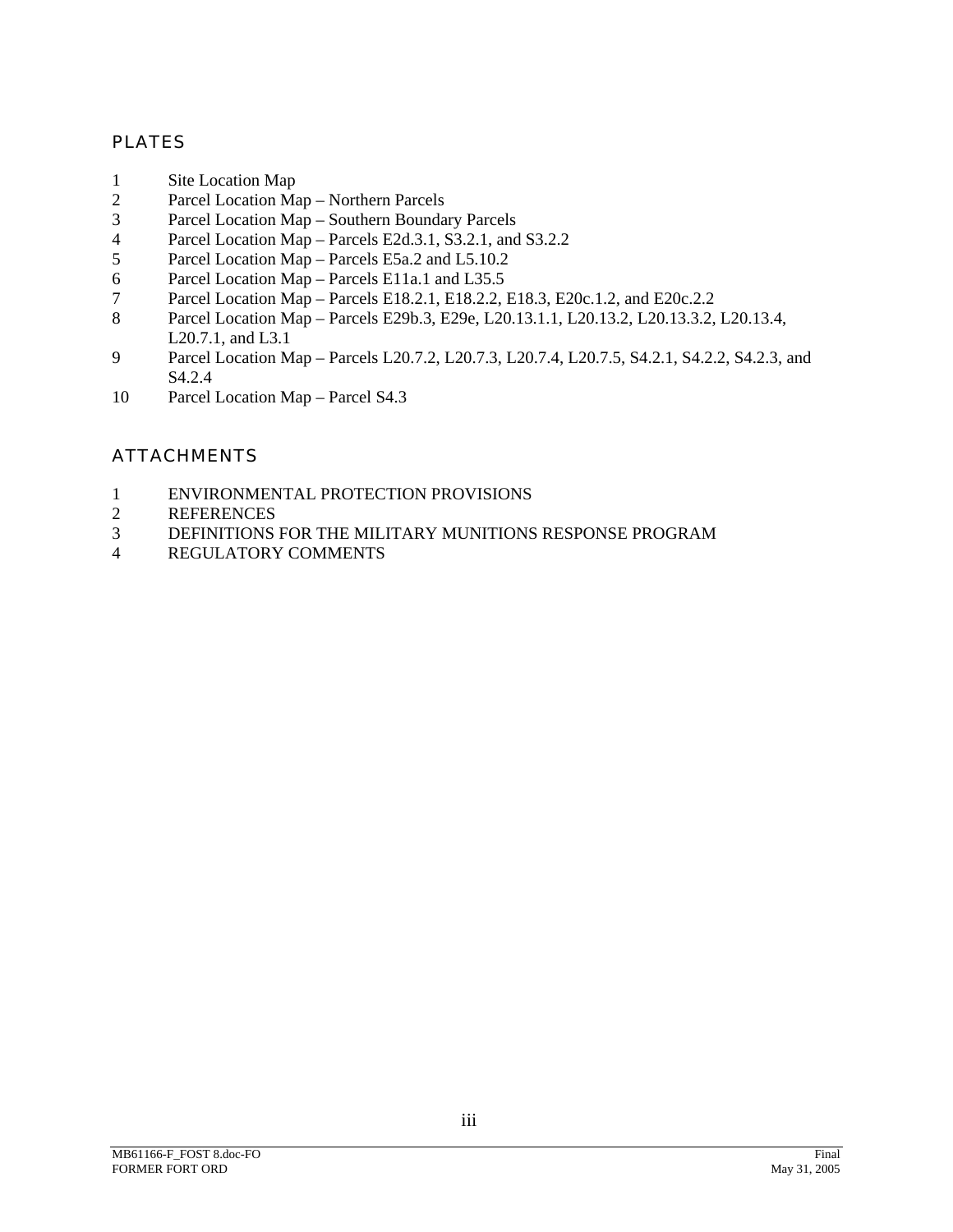#### **FINDING OF SUITABILITY TO TRANSFER TRACK 0 AND TRACK 0 PLUG-IN B PARCELS FORMER FORT ORD, CALIFORNIA**

#### **May 2005**

#### **1.0 PURPOSE**

The purpose of this Finding of Suitability to Transfer (FOST) is to document the environmental suitability of certain parcels or property (the Property) at the former Fort Ord, California for transfer to the Fort Ord Reuse Authority (FORA), Monterey County, York School, Marina Coast Water District (MCWD, California Department of Parks & Recreation and California Department of Transportation (Caltrans) for a variety of uses. These uses are consistent with Department of Defense (DOD) and United States Army (Army) policy and include education, state park facilities, roads and road improvements, habitat management, mixed use and development (Table 1). In addition, the FOST identifies use restrictions as specified in the Environmental Protection Provisions necessary to protect human health or the environment (Attachment 1).

#### **2.0 PROPERTY DESCRIPTION**

The Property proposed for transfer consists of twenty-nine (29) parcels (approximately 232 acres) of developed and undeveloped land on the former Fort Ord (Plates 1, 2 and 3). The 29 parcels are within "Track 0" areas, which are areas that contain no evidence of munitions and explosives of concern (MEC) and have never been suspected as having been used for military munitions-related activities of any kind. The Final Track 0 Record of Decision (ROD; June 19, 2002) addresses selected land parcels and provides a "plug-in" process to address future land parcels that are considered eligible for inclusion into the Track 0 process. In this FOST there are two (2) parcels addressed in the Track 0 ROD (E5a.2 and L5.10.2, formerly E5a and L5.10, respectively). The remaining 27 parcels have been addressed through the plug-in process in the *Track 0 Plug-in Approval Memorandum, Selected Parcels – Group B*, (March 23, 2005). The Property is to be transferred to the listed recipients for a variety of uses as described in Table 1. Site maps of the Property are provided in Plates 4 through 10.

## **3.0 ENVIRONMENTAL CONDITION OF PROPERTY**

The Army made a determination of the Environmental Condition of the Property (ECP) by reviewing existing environmental and military munitions<sup>1</sup> response-related documents and making an associated visual site inspection of the Property. The documents reviewed are listed in Attachment 2 and the site inspection was conducted in January 2005.

#### **3.1 Environmental Condition of Property Categories**

On the basis of environmental condition, parcels are placed in one of seven Community Environmental Response Facilitation Act (CERFA)/DOD Environmental Condition of Property

l

<sup>&</sup>lt;sup>1</sup> Terminology describing military munitions and related names, places, actions and conditions is presented in Attachment 3.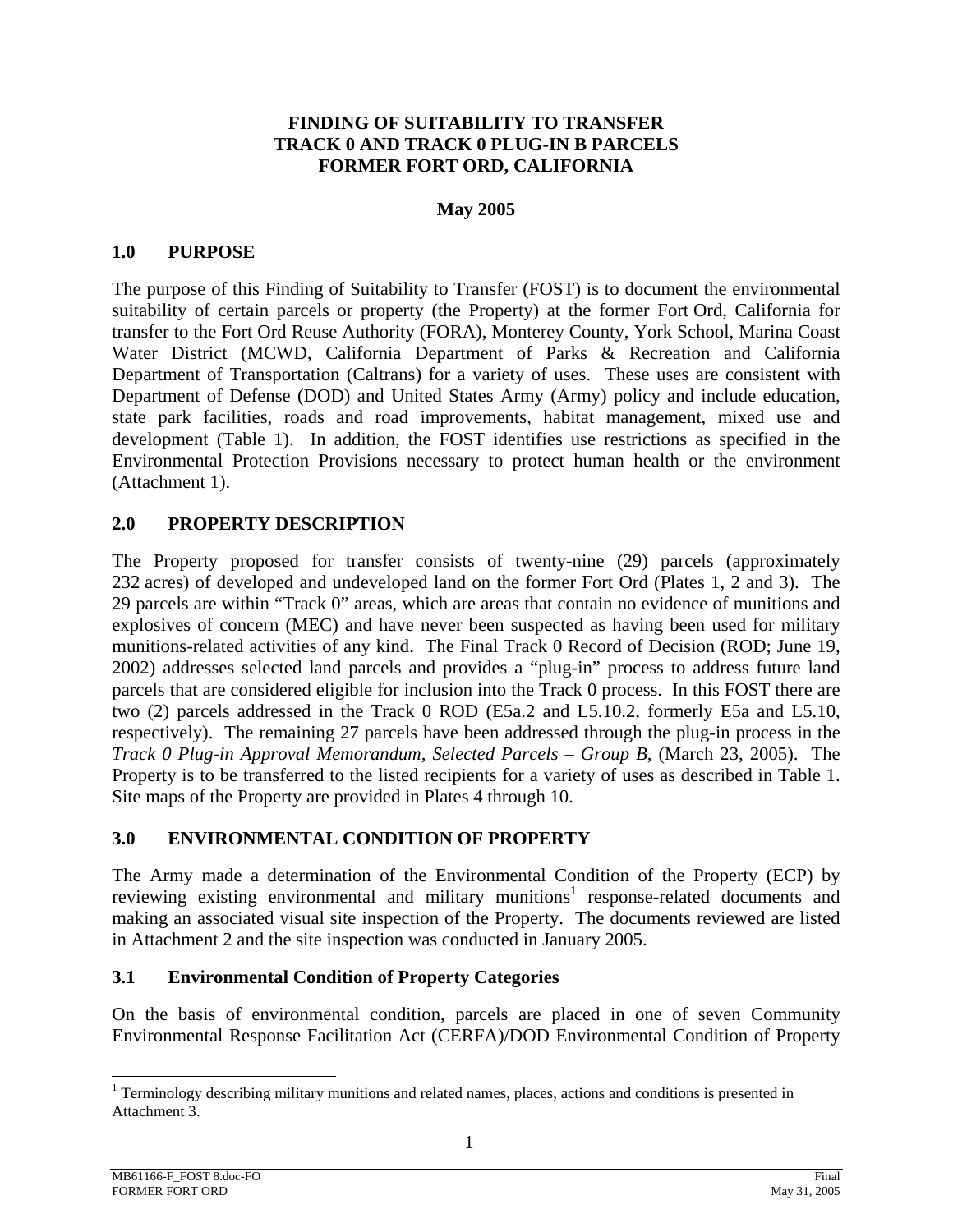(ECP) Categories.<sup>2</sup> Only parcels in ECP Categories 1 through 4 are suitable for transfer through a FOST. Table 2 lists the parcels in this FOST, the corresponding ECP Category, and brief descriptions of necessary remedial actions that have been taken. The ECP Categories and the corresponding parcels in this FOST are as follows:

ECP Category 1 Parcels: E11a.1, E18.2.1, E18.2.2, E18.3, E20c.1.2, E20c.2.2, E29b.3, E29e, E5a.2, L20.13.1.1, L20.13.2, L20.13.3.2, L20.13.4, L20.7.1, L20.7.2, L20.7.3, L20.7.4, L20.7.5, L3.1, L35.5, L5.10.2, S3.2.1, S3.2.2, S4.2.1, S4.2.2, S4.2.3, S4.2.4, and S4.3

ECP Category 2 Parcels: No parcels in this FOST are in this category.

ECP Category 3 Parcels: No parcels in this FOST are in this category.

ECP Category 4 Parcel: E2d.3.1

ECP Category 5 Parcels: No parcels in this FOST are in this category.

ECP Category 6 Parcels: No parcels in this FOST are in this category.

ECP Category 7 Parcels: No parcels in this FOST are in this category.

A summary of the ECP Categories for the Property is provided in Table 2 – Environmental Condition of Property.

## **3.1.1 Community Environmental Response Facilitation Act (CERFA) Report**

The Final CERFA Report, Fort Ord, Monterey, California (April 1994) summarized the CERFA investigation conducted at the former Fort Ord and classified Fort Ord property as "Uncontaminated," "Qualified<sup>3</sup>," or "Disqualified<sup>4</sup>." Qualified areas were identified based on the potential presence of unexploded ordnance (UXO), radon, radionuclides (contained within products being used for their intended purposes), asbestos (contained within building materials), or lead-based paint (present on building material surfaces). Disqualified areas were identified

l  $2^{2}$  ECP Category 1: Areas where no release or disposal of hazardous substances or petroleum products has occurred (including no migration of these substances from adjacent area).

ECP Category 2: Areas where only release or disposal of petroleum products has occurred.

ECP Category 3: Areas where release, disposal, and/or migration of hazardous substances has occurred, but at concentrations that do not require a removal or remedial response.

ECP Category 4: Areas where release, disposal, and/or migration of hazardous substances has occurred, and all removal or remedial actions to protect human health and the environment have been taken.

ECP Category 5: Areas where release, disposal, and/or migration of hazardous substances has occurred, and removal or remedial actions are underway, but all required actions have not yet been taken.

ECP Category 6: Areas where release, disposal, and/or migration of hazardous substances has occurred, but required actions have not yet been implemented.

ECP Category 7: Areas that have not been evaluated or require additional evaluation.

 $3$  CERFA parcel with qualifier – A portion of the installation real property for which investigation revealed no evidence of a release or disposal of CERCLA hazardous substances, petroleum, or petroleum derivatives and no evidence of the parcel being threatened by migration of such substances from outside the parcel. The parcel does however contain environmental, hazard, or safety issues, including asbestos contained in building materials or leadbased paint applied to building material surfaces.

<sup>&</sup>lt;sup>4</sup> CERFA disqualified parcel – A portion of the installation real property for which investigation revealed evidence of a release or disposal of CERCLA hazardous substances, petroleum, or petroleum derivatives or the parcel being threatened by migration of such substances from outside the parcel.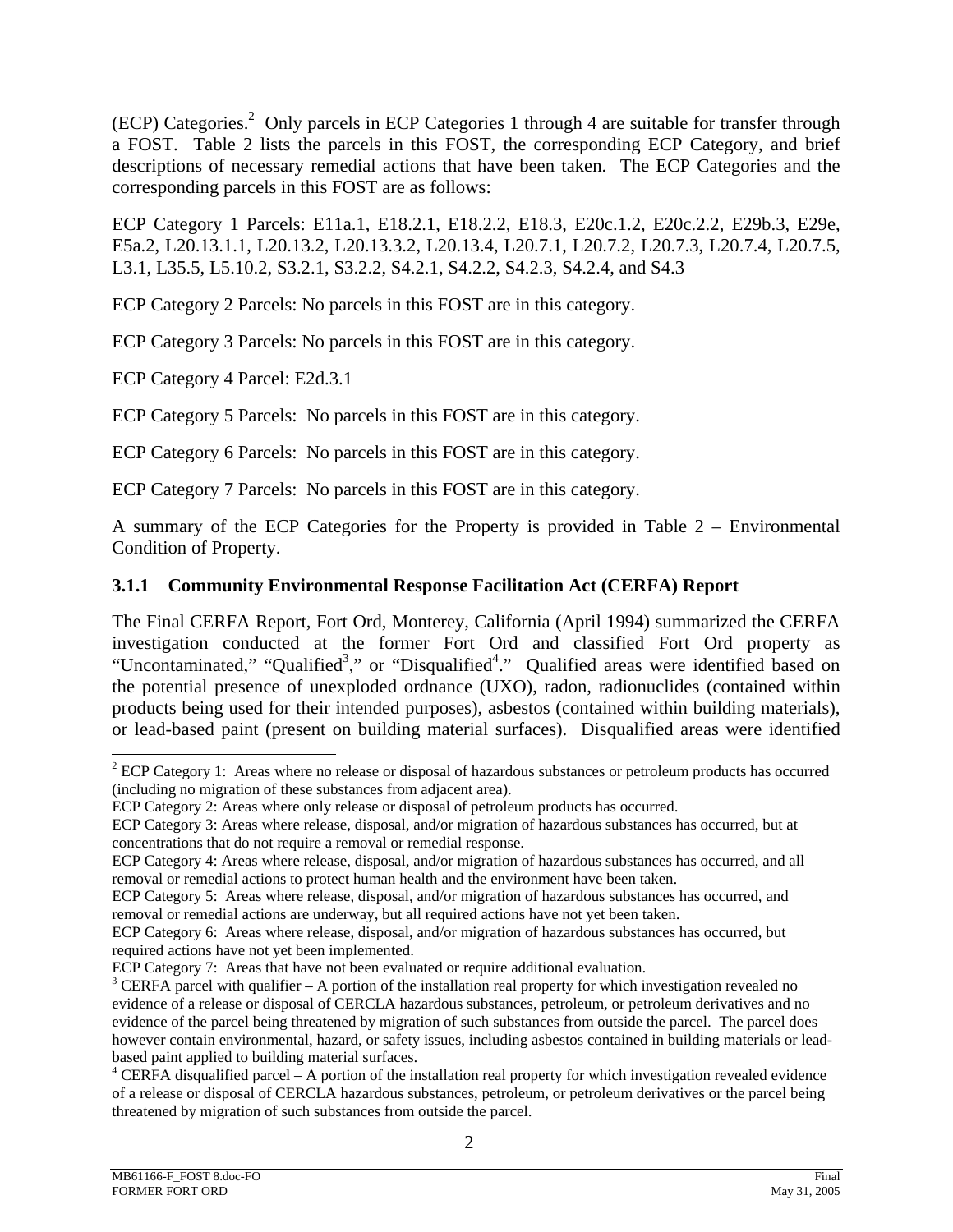based on evidence of release, disposal, or storage for more than one year of a Comprehensive Environmental Response, Compensation, and Liability Act (CERCLA) hazardous substance, petroleum, or petroleum derivative; or a portion of the installation threatened by such release or disposal. US EPA concurred with the Army's determination of "uncontaminated" for 60 CERFA parcels at the former Fort Ord in a letter dated April 19, 1994. In this letter, U.S. Environmental Protection Agency (US EPA) specifically concurred that parcels having buildings with probable lead-based paint (LBP) could be considered uncontaminated because the information in the CERFA Report did not indicate that there are residual levels of LBP on these parcels presenting a threat to human health or the environment. Under the DOD Authorization Act for 1997, the U.S. Congress expanded the definition of "Uncontaminated Property" to include the storage of hazardous substances, petroleum products and their derivatives provided there was no release or disposal of these materials. Table 2 includes a list of the Track 0 and Track 0 Plug-In B Parcels, the CERFA classification assigned, and rationale.

Parcels located within areas originally identified as CERFA Qualified or Disqualified, but through additional site investigation were determined to be Uncontaminated (ECP Category 1) are described below.

#### Parcel E18.2.1

Portions of the parcel (Plate 7) were categorized as CERFA Qualified because of the presence of asbestos containing material (ACM), LBP and the storage, use or repair of equipment containing Nuclear Regulatory Commission (NRC) licensed materials, in buildings that are adjacent to the parcel; however, no buildings are present on Parcel E18.2.1. Portions of the parcel were categorized as CERFA Disqualified due to the former storage of diesel fuel and hazardous substances; however, under the expanded definition of "Uncontaminated Property," Parcel E18.2.1 meets the definition of CERFA Uncontaminated property.

#### Parcel E18.2.2

A portion of the parcel (Plate 7) was categorized as CERFA Qualified because of the presence of ACM and probable LBP in a building adjacent to the parcel; however, no buildings are present on Parcel E18.2.2. A portion of the parcel was categorized as CERFA Disqualified due to petroleum storage; however, under the expanded definition of "Uncontaminated Property," Parcel E18.2.2 meets the definition of CERFA Uncontaminated property.

#### Parcel E18.3

A portion of the parcel (Plate 7) was categorized as CERFA Qualified due to the presence of ACM and probable LBP in buildings that are adjacent to the parcel; however, no buildings are present on Parcel E18.3. This parcel meets the definition of CERFA Uncontaminated property.

#### Parcel E20c.2.2

A portion of the parcel (Plate 7) was categorized as CERFA Qualified because of the presence of ACM and probable LBP, and its proximity to the "Officers' Club Foxhole," where military munitions items (smoke grenade and M-1 ammunition) were discovered in 1993. Because no other military munitions items have been discovered and the presence of water supply and satellite television infrastructure, it is unlikely that training occurred on Parcel E20c.2.2. A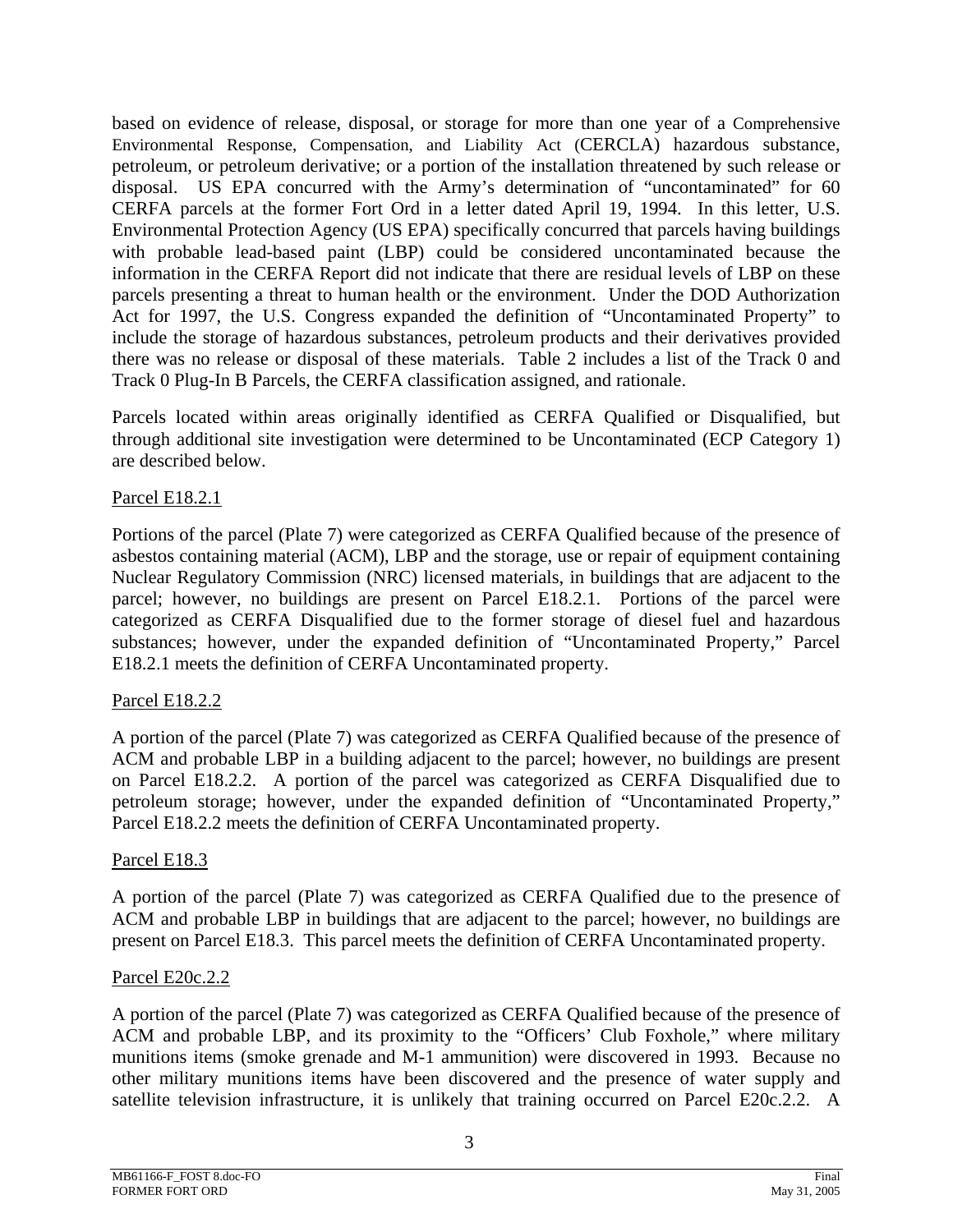portion of the parcel was categorized as CERFA Disqualified due to petroleum storage in Building 4373; however, under the expanded definition of "Uncontaminated Property," Parcel E20c.2.2 meets the definition of CERFA Uncontaminated property. USTs formerly on the parcel (4373.1 and 4373.2) were removed in 1991.

#### Parcel E29b.3 and E29e

Portions of these parcels (Plate 8) were categorized as CERFA Uncontaminated. The remainders of the parcels were categorized as CERFA Qualified because of proximity to the former Impact Area. These parcels lie on the southwest side of South Boundary Road and are located outside of the fenced Impact Area. No evidence was observed during the CERFA assessment to indicate storage, release, or disposal of hazardous substances or petroleum products or their derivatives within these parcels. Therefore, Parcels E29b.3 and E29e meet the definition of CERFA Uncontaminated property.

## Parcels L20.13.2, L20.13.3.2, L20.13.4, L20.7.1, L20.7.2, L20.7.3, L20.7.4, and L20.7.5

These parcels (Plates 8 and 9) were categorized as CERFA Qualified because of their proximity to the former Impact Area; however, these parcels comprise South Boundary Road and are located outside of the fenced Impact Area. No evidence was observed during the CERFA assessment to indicate storage, release, or disposal of hazardous substances or petroleum products or their derivatives within these parcels. Therefore, these parcels meet the definition of CERFA Uncontaminated property.

## Parcels L3.1, S4.2.1, S4.2.2, S4.2.3, and S4.2.4

These parcels (Plates 8 and 9) were categorized as CERFA Qualified because of their proximity to the former Impact Area. These parcels lie on the south side of South Boundary Road and are located outside of the fenced Impact Area. No evidence was observed during the CERFA assessment to indicate storage, release, or disposal of hazardous substances or petroleum products or their derivatives within these parcels. Therefore, these parcels meet the definition of CERFA Uncontaminated property.

#### Parcel L5.10.2

This parcel (Plate 5) was categorized as CERFA Disqualified because of its proximity to Installation Restoration Program (IRP) Site 34. A release of hydrocarbons associated with a former vehicle wash rack and underground storage tank occurred at IRP Site 34; however, the release of hydrocarbons did not occur on this parcel. An interim action including excavation and removal of hydrocarbon impacted soil was conducted. The US EPA and the DTSC concurred that no further action is necessary at IRP Site 34 in letters dated February 2, 2002 and October 23, 2002, respectively.

This parcel is a portion of a parcel previously identified as Parcel L5.10 (Reservation Road). Parcel L5.10 was evaluated for MEC, identified as Track 0, and included in the Track 0 ROD. Because the former Parcel L5.10 was evaluated for the presence of MEC, and the former parcel encompasses Parcel L5.10.2, the identification of Parcel L5.10 as Track 0 also applies to Parcel L5.10.2. Parcel L5.10.2 meets the definition of CERFA Uncontaminated property.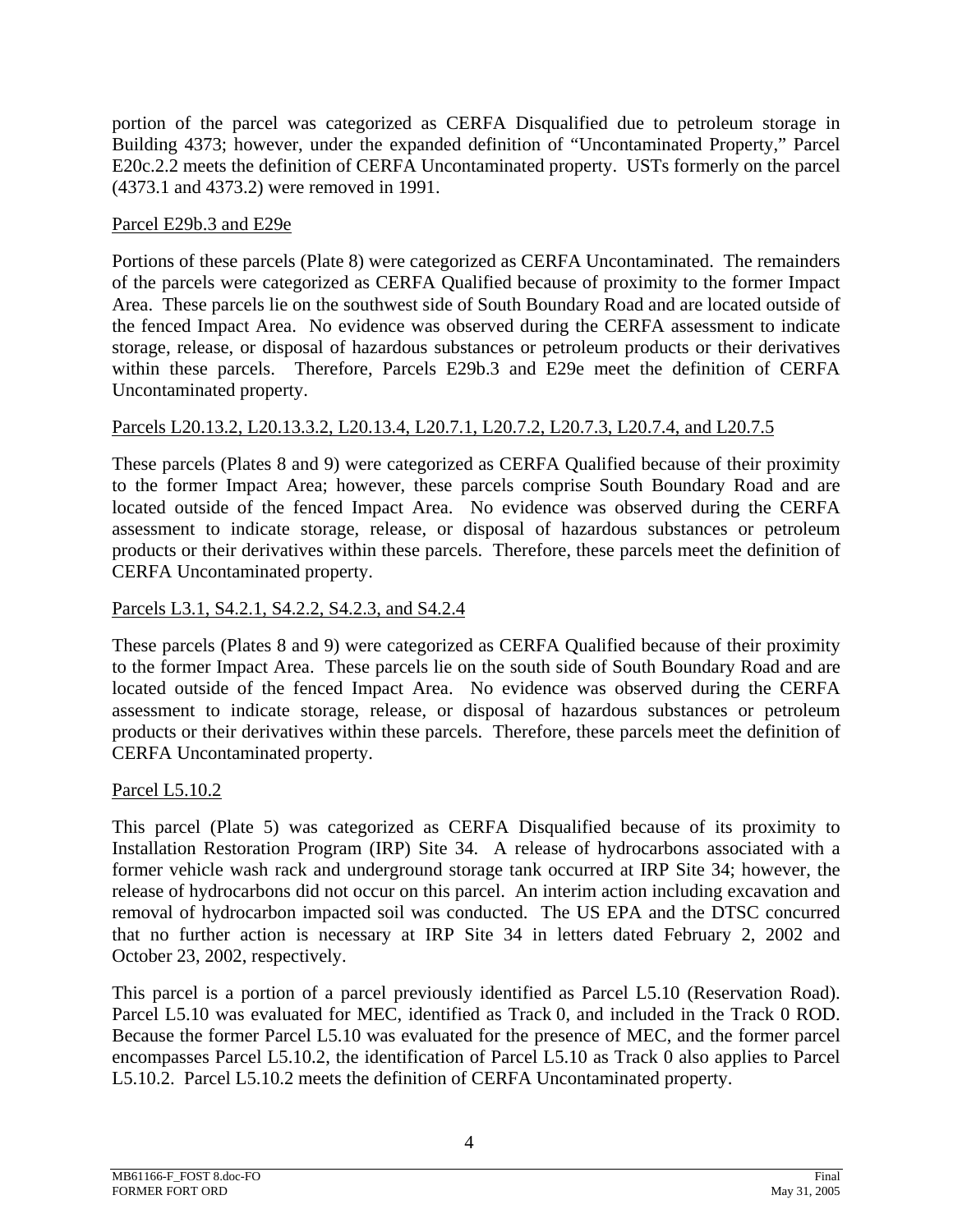## Parcel S3.2.1

A portion of this parcel (Plate 4) was categorized as CERFA Disqualified due to its proximity to IRP Site 20 (South Parade Ground, 3800 and 519<sup>th</sup> Motor Pools) and CERFA Qualified because of the presence of a machine gun square formerly located on the parcel. No impact to parcels adjacent to IRP Site 20 was identified during site characterization activities. No evidence was observed during the CERFA assessment to indicate storage, release, or disposal of hazardous substances at the machine gun squares. Machine gun squares were used for the practice of setting up and aiming weapons or dry fire. No evidence was found during the literature review to support the use of live ammunition at the machine gun squares. Therefore, Parcel S3.2.1 meets the definition of CERFA Uncontaminated property.

## Parcel S3.2.2

A portion of the parcel (Plate 4) was categorized as CERFA Disqualified due to its proximity to IRP Site 20 (South Parade Ground, 3800 and 519<sup>th</sup> Motor Pools). No impact to parcels adjacent to IRP Site 20 was identified during site characterization activities. Therefore, Parcel S3.2.2 meets the definition of CERFA Uncontaminated property.

## **3.2 Storage, Release, or Disposal of Hazardous Substances**

Hazardous substances were released on the Property in excess of the reportable quantities listed in 40 Code of Federal Regulations (CFR) Part 373. These hazardous substances were remediated as part of the installation restoration program (IRP). All necessary response actions have been taken and are described in this section and Section 4.0. A summary of the areas in which hazardous substance releases occurred is provided in Table 3.

## **3.2.1 Solid Waste Management Units (SWMUs)**

One former SWMU (FTO-022) is located on the Property. FTO-022 was located on Parcel E2d.3.1, and was used by the Defense Reutilization and Marketing Office (DRMO) as a storage area.

SWMU FTO-022 was used to store decommissioned equipment, including transformers containing polychlorinated biphenyls (PCBs). This use was reported to have occurred from approximately 1950 to 1972. SWMU FTO-022 was inspected in 1988 and was described as an approximately 1 acre open field. The 1988 inspection reported that storage included drums, transformers and scrap metal. No records were available detailing the specific storage activities at this SWMU. No evidence of a release was observed during the inspection; however, soil sampling was recommended. SWMU FTO-022 was investigated (soil samples collected) as part of the Basewide Installation Restoration Program (IRP Site 25 – Former DRMO). The Basewide ROD, which includes a recommendation of no further action at IRP Site 25 (SWMU FTO – 022), was signed by the DTSC on January 16, 1997 and by the US EPA on January 17, 1997. A discussion of investigation at SWMU FTO – 022 is provided in Section 3.2.2.

## **3.2.2 Installation Restoration Program (IRP)**

All or portions of two IRP sites are located on the Property within Parcel E2d.3.1 (Site 18 and Site 25/SWMU FTO – 022 [Plates 4 and 6]). The investigation of the IRP sites was conducted under the Fort Ord Basewide Remedial Investigation/Feasibility Study (RI/FS) program.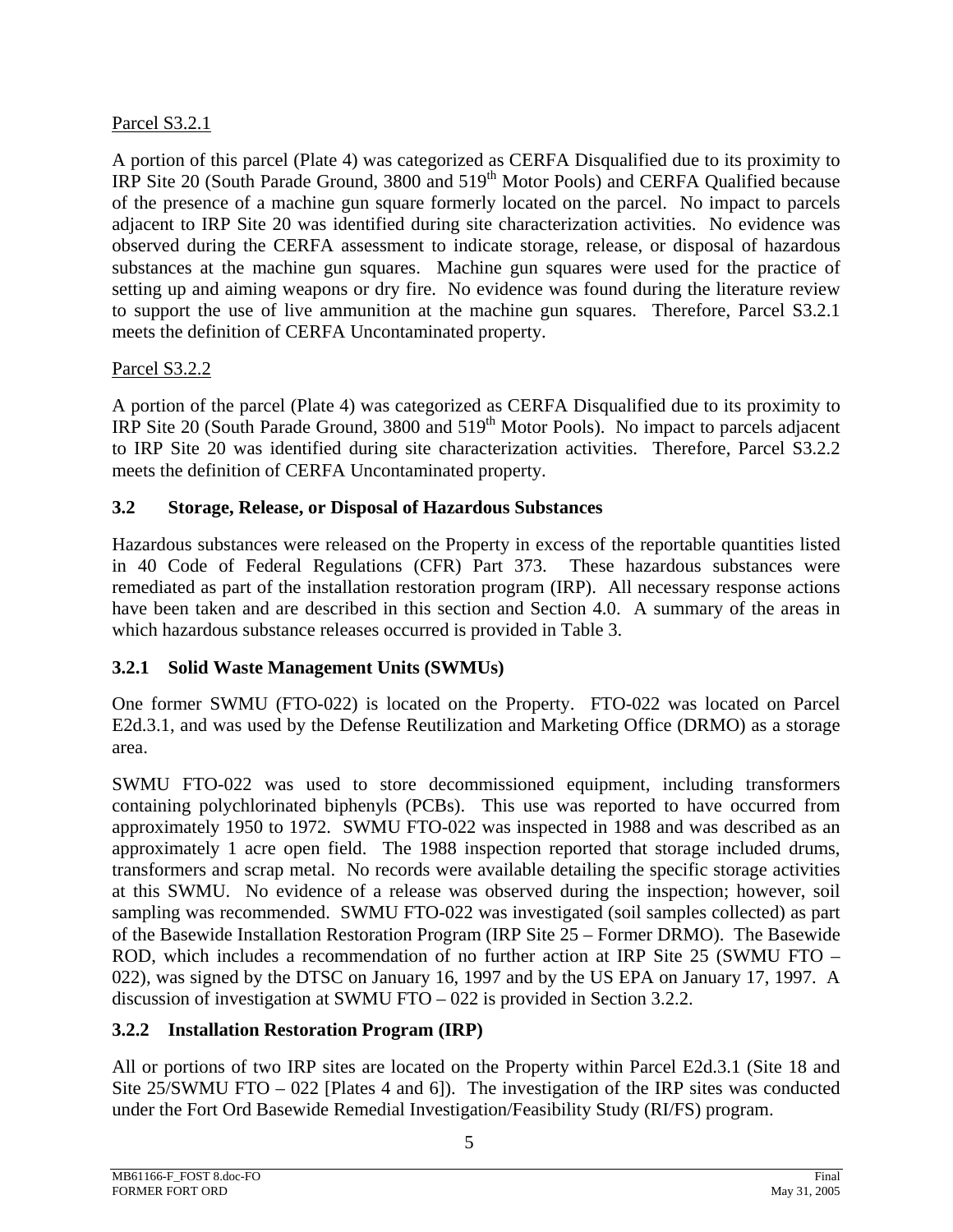Site 18 was categorized as a No Action Site. The "plug-in" No Action Record of Decision (NoA ROD) for all No Action sites was signed by the regulatory agencies in the spring of 1995. Documentation that site-specific no action criteria were met is provided through the Approval Memoranda process. The overall process is referred to as the "plug-in" process because the Approval Memoranda plug into the NoA ROD. Agency concurrence that Site 18 met the criteria for No Action was granted by the DTSC on March 12, 1998 and by the US EPA on March 18, 1998.

Site 25 was categorized as Remedial Investigation (RI) Site. The Basewide Record of Decision (ROD) and recommended no further action at Site 25 based on a site-specific risk assessment. The Basewide ROD was signed by the DTSC on January 16, 1997, by the US EPA on January 17, 1997, and by the Regional Water Quality Control Board (RWQCB) on January 22, 1997. The remedial action conducted at Site 31 and evaluation of Site 25 are discussed below.

RI Site 25, Former DRMO, was used to store decommissioned equipment, including transformers containing PCBs (SWMU FTO  $-$  022). Other materials that may have been stored at this location include waste oil, diesel fuel, and solvents. IRP Site 25 was investigated (soil samples collected) as part of the Basewide Installation Restoration Program. Low levels of PCBs (less than one part per million) and pesticides and metals above background concentrations were detected in shallow soil. No semi-volatile or volatile compounds, except for acetone, were detected. Low-level pesticide detections were consistent with levels observed in areas where routine application of pesticides has occurred for pest control. Human health and ecological risk assessments were performed to evaluate exposure of chemicals of potential concern to human health under a residential reuse and construction worker scenario, and to plants and animals present at this site. The results of the risk assessments indicated that there are no unacceptable risks to human health and the environment associated with the presence of chemicals at this site and no further action was recommended in the Record of Decision, Basewide Remedial Investigation Sites, Fort Ord, California, dated January 13, 1997.

#### 3.2.3 Groundwater Contamination

A groundwater contamination plume containing predominantly carbon tetrachloride (CT) lies adjacent to Parcels E5a.2 and L5.10.2.<sup>5</sup> The Army is currently conducting a Remedial Investigation/Feasibility Study (RI/FS) for the CT study area (now called Operable Unit Carbon Tetrachloride Plume [OU CTP]), the results of which will be documented in a Record of Decision (ROD). Well drilling and use of groundwater will be prohibited. Restriction and notification for groundwater contamination are detailed in the attached Environmental Protection Provisions (Attachment 1).

<sup>&</sup>lt;sup>5</sup> Portions of Track 0 Parcels E5a and L5.10 overlay the CT plume. To facilitate transfer, these parcels were subdivided into ones overlying the CT plume (Parcels E5a.1 and L5.10.1) and ones not overlying the CT plume (E5a.2 and L5.10.2) based on the latest groundwater monitoring data available in the Draft Annual Report of Ouarterly Monitoring, October 2003 through September 2004, Former Fort Ord, California, Groundwater Monitoring Program (March 2005). As such, no part of the E5a.2 and L5.10.2 overlie the CT plume and are suitable for transfer. Parcels E5a1 and L5.10.1, which do overly the CT plume, are excluded from transfer and not part of this FOST.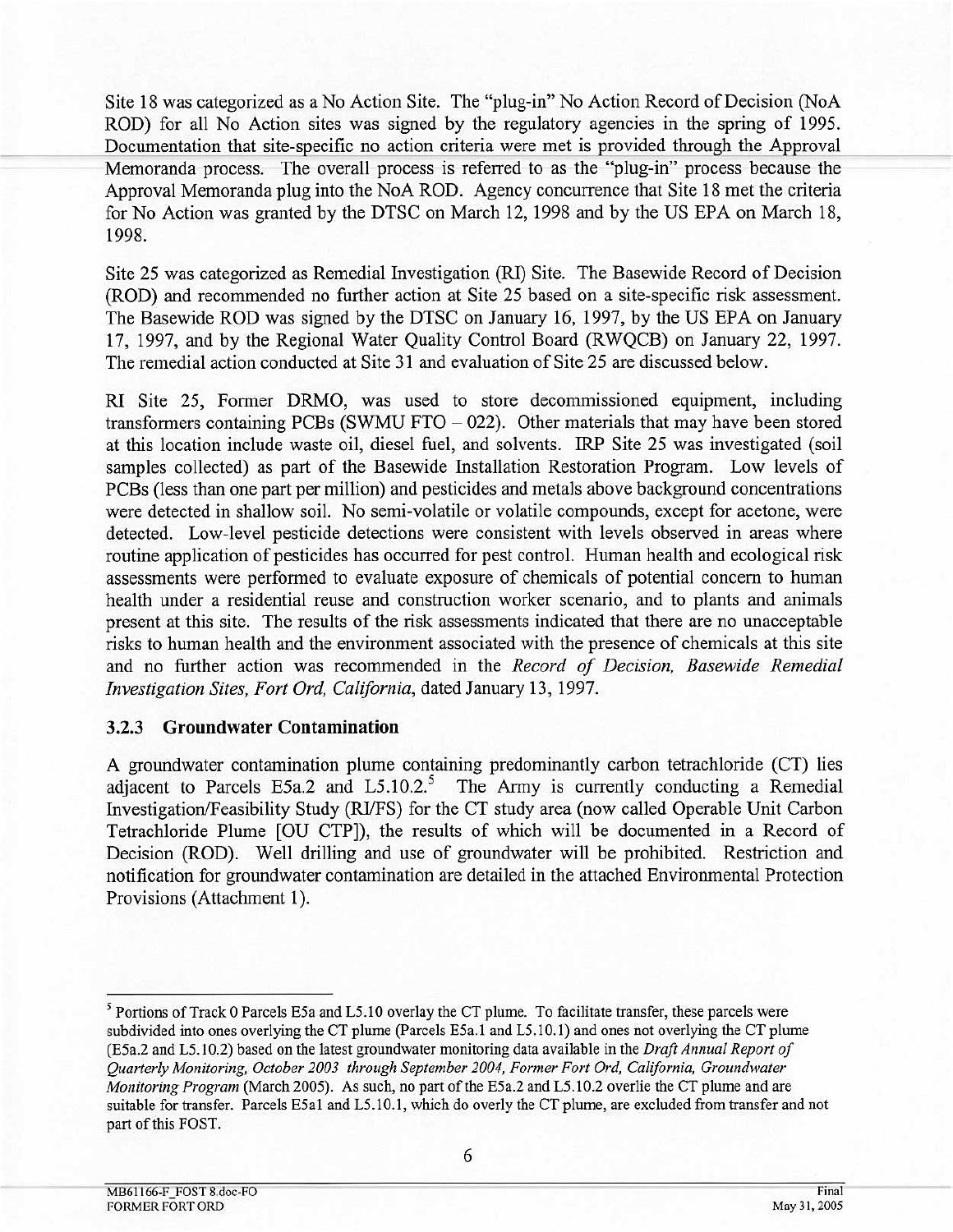## **3.3 Petroleum and Petroleum Products**

## **3.3.1 Storage, Release, or Disposal of Petroleum Products**

Based on a review of existing records and available information, there is no evidence that petroleum products in excess of 55 gallons at one time were stored, released, or disposed of on the Property as the result of non-underground or aboveground storage tanks (UST/AST) petroleum activities. Accordingly, there is no need for notification regarding non-UST/AST petroleum product storage, release, or disposal.

## **3.3.2 Aboveground and Underground Storage Tanks (AST/UST)**

No storage of petroleum products in aboveground storage tanks (ASTs) occurred on the Property.

There were two underground storage tanks (USTs) on the Property used for storage of petroleum products (4373.1 and 4373.2). The USTs were removed in 1991 and closure was granted by the Monterey County of Health (MCDOH) in a letter dated April 6, 1994. A summary of the petroleum product storage is provided in Table 4.

## **3.4 Polychlorinated Biphenyls (PCB)**

There are no PCB-containing transformers or other PCB-containing equipment, with the exception of possible PCB-containing light ballasts, located on the Property. Based on a review of existing records and available information, PCB-containing light ballasts may be located on the Property. Fluorescent light ballasts manufactured or installed prior to 1978 may contain PCBs in the potting material. PCB-containing light ballasts do not pose a threat to human health and the environment when managed properly. The deed will include the PCB notification and covenant contained in the Environmental Protection Provisions (Attachment 1).

#### **3.5 Asbestos**

Based on the *Asbestos Survey Report, For U.S. Army Corps of Engineers, Fort Ord Installation*  (April 26, 1993), asbestos containing materials (ACM) were identified within buildings or structures on the Property (Parcels E2d.3.1, E20c.1.2, and E20c.2.2). Eight of the buildings or structures located on the Property contain ACM. Detailed descriptions of the asbestos type, location, and condition rating (at the time of survey) are provided in the Asbestos Survey Report and are summarized in the Fort Ord CERFA Report. A list of the buildings and a description of the ACM is provided below.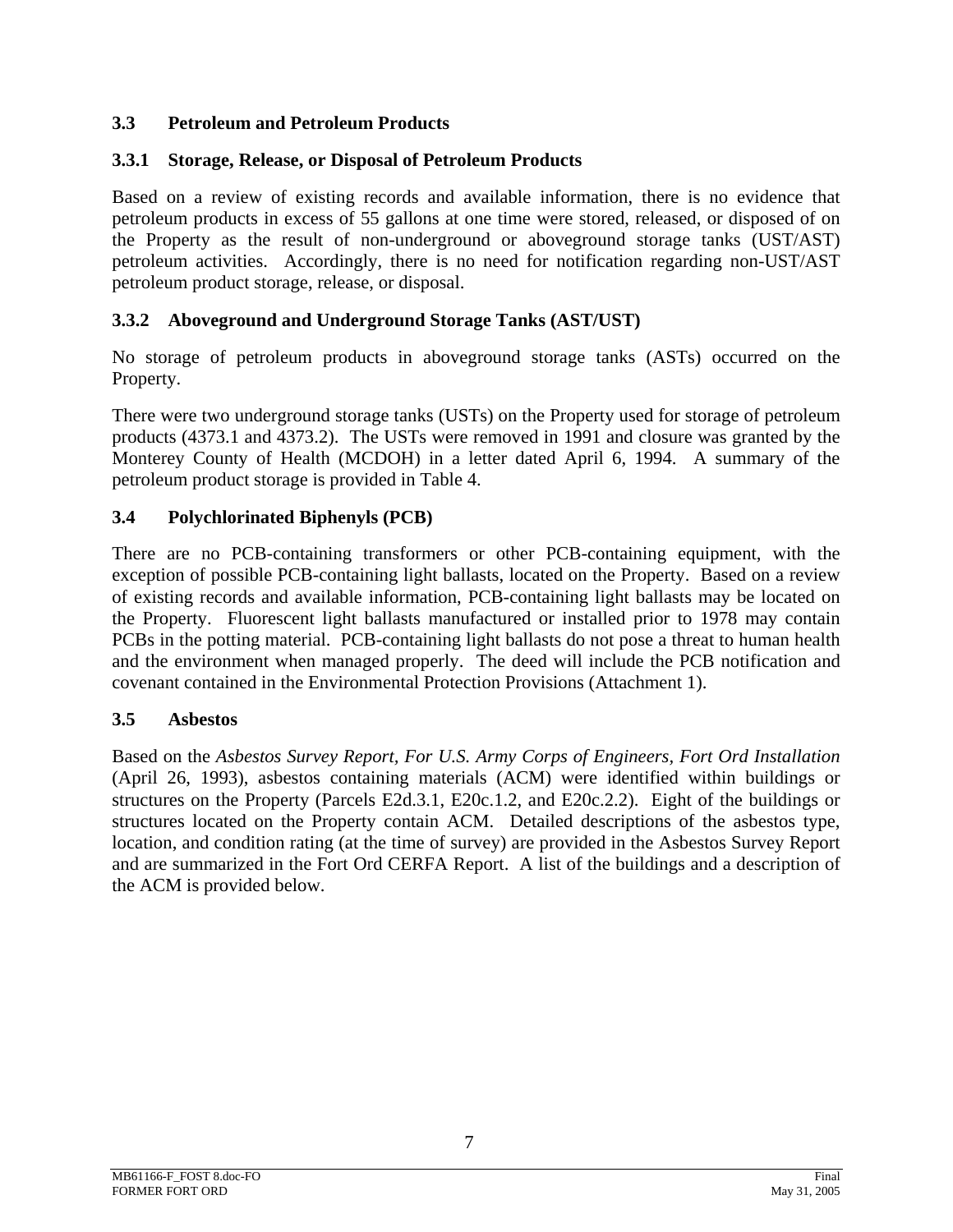| <b>Building Number</b> | <b>ACM Friability</b> | <b>ACM Condition*</b> | Material**          |
|------------------------|-----------------------|-----------------------|---------------------|
| 1443                   | Nonfriable            |                       | B, D, G, J, K       |
| 2992                   | Nonfriable            |                       | A, D, E             |
| 2994                   | Nonfriable            |                       | B, D, E, L          |
| 2995                   | Friable/Nonfriable    |                       | A, B, C, D, E, I, M |
| 2996                   | Nonfriable            |                       | A, B, D, E, N       |
| 4371                   | Nonfriable            |                       | E                   |
| 4372                   | Nonfriable            |                       | B                   |
| 4373                   | Nonfriable            |                       | B, H                |

\*Condition:

$$
G = Good
$$

\*\*Material:

|              | $A =$ Joint Compound            |   | $H =$ Roofing Mastic             |
|--------------|---------------------------------|---|----------------------------------|
| <sup>B</sup> | $=$ Roof Penetration Mastic     |   | $=$ Acoustic Tile Mastic         |
|              | $C =$ Pipe Fitting Insulation   |   | $=$ Floor Tile Mastic            |
| D            | $=$ Resilient Floor Tile        |   | $K =$ Window Putty               |
|              | $E =$ Transite Pipe             | L | = Transite Sheet Material        |
|              | $F =$ Sheet Flooring and Mastic |   | $M =$ Pipe Run Insulation        |
|              | $G = \text{Root Cap Sheet}$     |   | $N = \text{Paint}/\text{Coding}$ |
|              |                                 |   |                                  |

As noted in the *Asbestos Survey Report*, Building 2995 contains friable ACM in good condition. Friable ACM may pose a health risk if not managed properly. Friable ACM can be effectively managed in place, provided the proper precautions are taken to minimize or eliminate exposure of personnel to airborne asbestos. The Army does not intend to remove or repair the ACM present in the buildings, but discloses its existence and condition. The friable asbestos that has not been removed or encapsulated will not present an unacceptable risk to human health because it will be managed by the Grantee as described in Section 8 of the Environmental Protection Provisions. Any recommended inspection of ACM present in these buildings will be the responsibility of the recipient. Appropriate asbestos notice is given herein and will be included in the deed. The deed will include the asbestos warning and covenant included in the Environmental Protection Provisions (Attachment 1).

#### **3.6 Lead-Based Paint (LBP)**

Based on the age of the buildings (constructed before 1978) or because the construction date is unknown, most buildings on the Property are presumed to contain lead-based paint (LBP). The Army does not intend to remove or repair the LBP in the buildings or remove lead possibly in the soil surrounding the buildings. Residential or child-occupied use of the buildings is prohibited unless all LBP hazards have been abated. The deed will include the lead-based paint warning and covenant provided in the Environmental Protection Provisions (Attachment 1).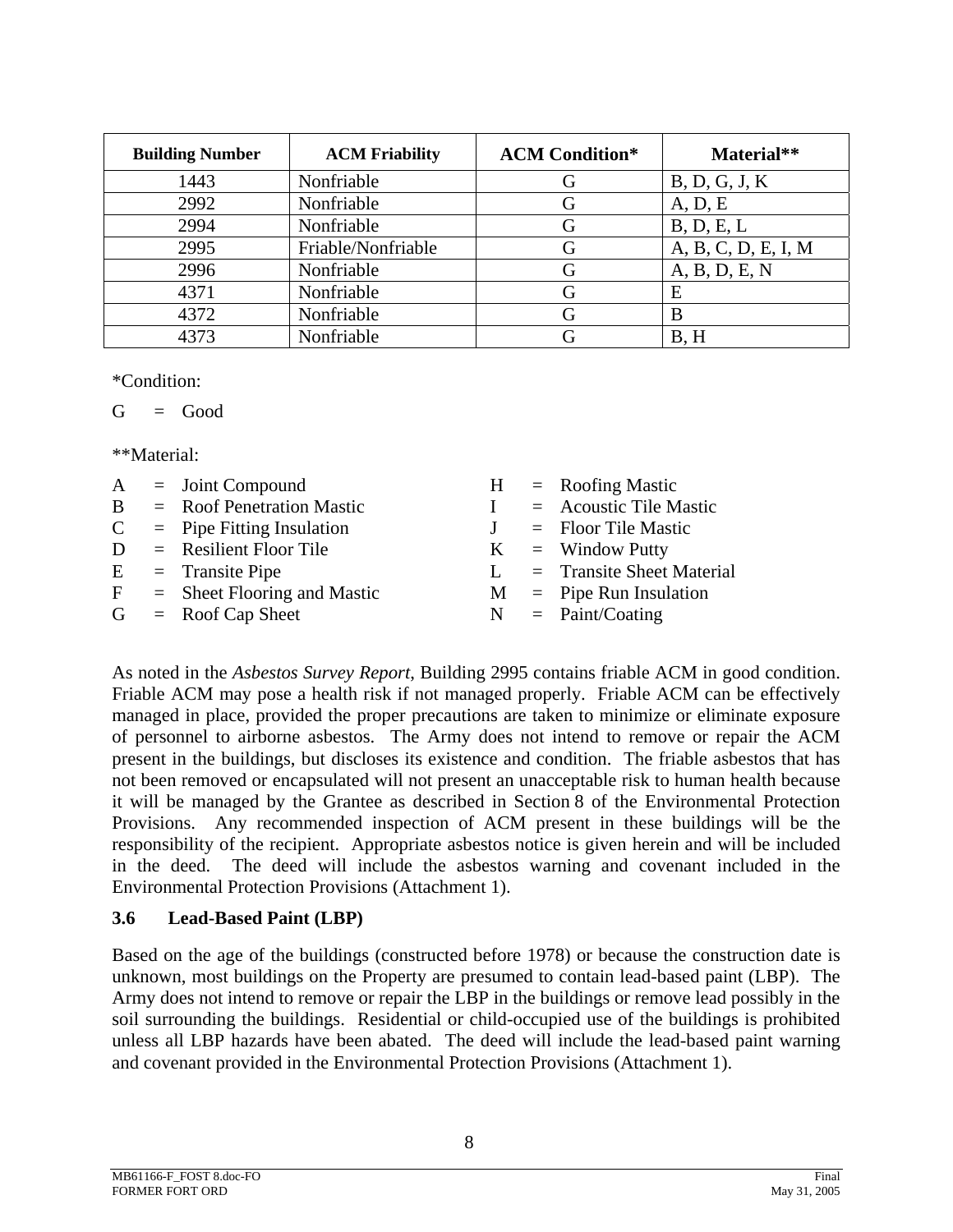## **3.7 Radiological Materials**

One building on the Property (1443, Parcel E2d.3.1) was among 230 former Fort Ord buildings that were suspected to have contained/stored radioactive commodities at some point in the past, but for which no documented evidence was found. The use of radioactive commodities at former Fort Ord was limited to those under the control of a specific Nuclear Regulatory Commission (NRC) license, or those authorized and managed under Department of the Army authorization. Twenty percent of the 230 buildings were randomly sampled by the U.S. Army Environmental Hygiene Agency (AEHA; reorganized in 1994 as the U.S. Army Center for Health Promotion and Preventive Medicine [USACHPPM]). No radiological health hazards were identified for the twenty percent sampled, and USACHPPM, recommended that all 230 buildings be released for unrestricted use (memorandum dated May 2, 1997). In a memorandum dated October 1, 1997, the California Department of Health Services (DHS) released all buildings with documented or suspected use or storage of radioactive commodities (including Building 1443) for unrestricted use.

# **3.8 Radon**

Radon was not detected exceeding the US EPA residential action level of 4 picocuries per liter (pCi/L) in buildings on the Property during a 1990 former Fort Ord radon survey.

## **3.9 Military Munitions Response Program (MMRP)**

A review of existing records and available information, including the Archive Search Report (ASR), ASR Supplement No. 1 and the draft Revised ASR (December 1993, November 1994 and December 1997, respectively), the *Site 39 Data Summary Work Plan* (February 1994), the *Draft Final Literature Review Report* (January 2000), the *Final Track 0 Record Of Decision, No Action Regarding Ordnance-Related Investigation* (June 19, 2002), the *Final Track 1 OE RI/FS* (June 21, 2004), the *Track 0 Plug-In Approval Memorandum Selected Parcels – Group B* (March 23, 2005), military munitions contractor after-action reports, working maps, Fort Ord Training Facilities Maps, and associated interviews from various ordnance-related community relations activities, indicates that no munitions response sites are present on the Property. All parcels included in this FOST lie on Property identified as non-munitions response sites, or areas at the former Fort Ord that contain no evidence of munitions and explosives of concern (MEC) and have never been suspected as having been used for military munitions related activities of any kind (Track 0). The Track 0 process addresses single or grouped areas of land at the former Fort Ord that have no history of military munitions use and for which No Action is necessary to protect human health and the environment. The Track 0 No Action ROD Plug-In process addresses the parcels included in this FOST. The Track 0 ROD was signed on July 2, 2002. An evaluation of two of the parcels included in this FOST was completed in the Track 0 Technical Memorandum and ROD (E5a.2 and L5.10.2, formerly E5a and L5.10). An evaluation of other parcels included in this FOST was completed through the Track 0 Plug-In Approval Memorandum process.

Investigations at MRS-46 and MRS-57 have included an evaluation of two adjacent Track 0 Parcels: L35.5 and L3.1. The investigations and results are summarized below.

Parcel L35.5 (Water Tank F) – To confirm that no MEC are present in this area two site reconnaissances were performed. The first site reconnaissance of the general area was conducted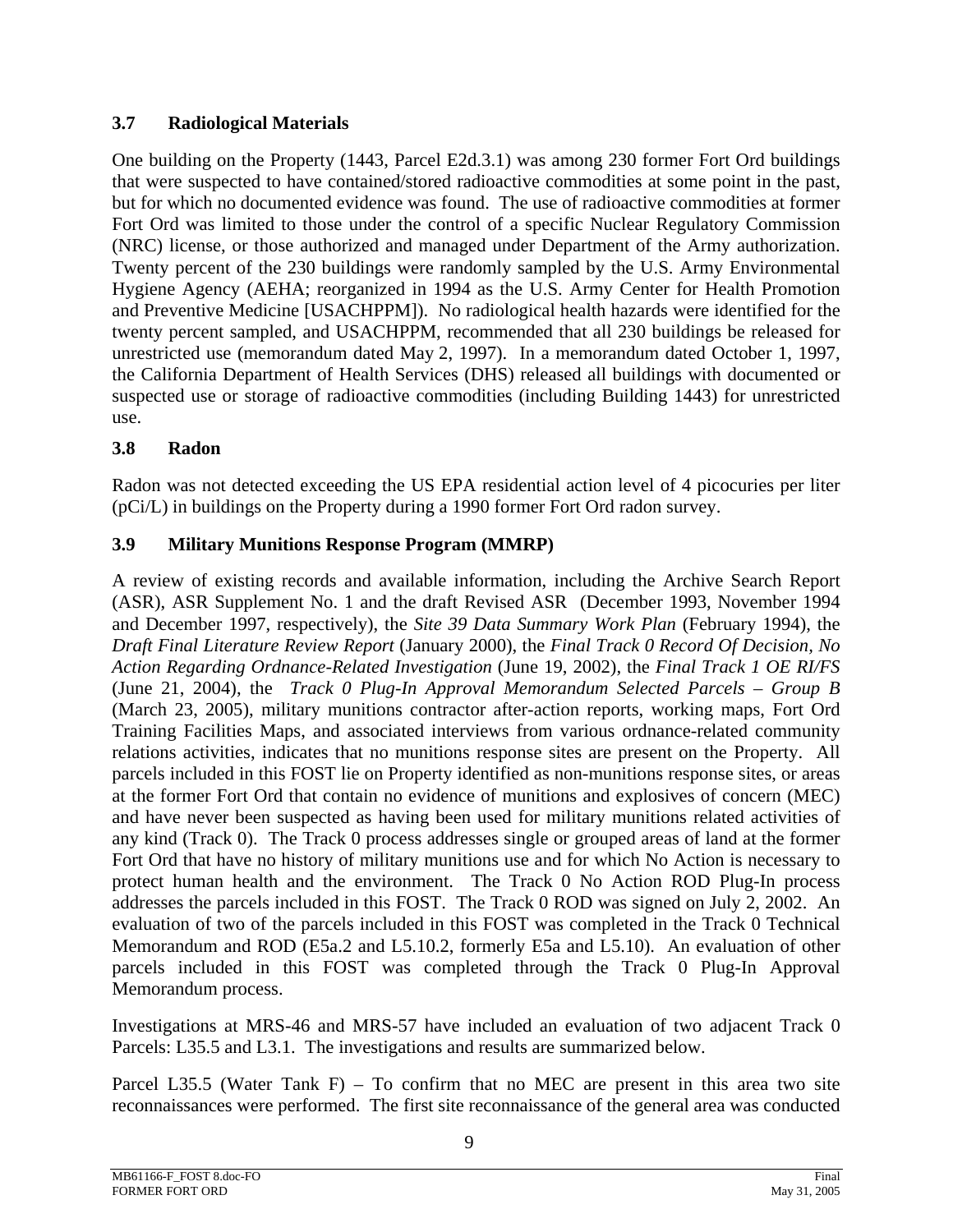in January 1996 by a U.S. Army Corps of Engineers (USACE) UXO Safety Specialist as part of the Preliminary Assessment/Site Investigation (PA/SI) phase of the Archive Search. The reconnaissance was performed because interviews with a former Fort Ord fire chief identified this general area (Site K11) as a possible target location associated with adjacent MRS-57. During the site reconnaissance munitions debris, including expended flares, signals, and blank small arms ammunition were found in the parcel vicinity. Based on the results of the reconnaissance the USACE UXO Safety Specialist assigned a Risk Assessment Code (RAC) score of 5 for Site K11, which includes Parcel L35.5. A RAC score of 5 indicates that no further military munitions response (MMR) action is necessary. The recommendation of no further action was reviewed by the Ordnance and Explosives Mandatory Center of Expertise (MCX) and Design Center (Army Corps of Engineers Huntsville Division [CEHND]). Based on this evaluation it was determined that no further investigation of Site K11 was necessary.

The second site reconnaissance, completed in October 1999, was a surface site inspection conducted over roads and trails primarily within the U.S. Department of the Interior, Bureau of Land Management (BLM) land adjacent to Parcel L35.5. The reconnaissance was completed by the military munitions contractor who was performing MMR actions at the former Fort Ord at that time. A portion of the area walked included the unimproved roads adjacent to Parcel L35.5. No MEC were found in the parcel vicinity or in the general area. Four expended smoke grenades (munitions debris) were found on the unimproved road adjacent to Parcel L35.5.

Parcel L3.1 (York School South Area) – Prior to the lease of property from the Army to York School, the DTSC and the US EPA requested that this parcel undergo a geophysical investigation to assure that no military munitions were present. A digital geophysical evaluation (sampling) was performed on a portion of Parcel L3.1, which lies on the south side of South Boundary Road between the road and the former Fort Ord installation boundary. For the purposes of the investigation, this area was identified as the York School South Area. The York School South Area was investigated in conjunction with the investigation of a portion of MRS-46, which was also to be leased to York School. The York School South Area investigation included a visual sweep and subsurface investigation using digital geophysical equipment. No MEC were found during sampling. Three munitions debris items (pieces of practice rifle grenades) were found and removed. Based on these results no further action was recommended and the DTSC concurred with this recommendation in a letter dated June 25, 2001.

## **3.9.1 Adjacent Site Conditions**

MRS-2, MRS-4A, MRS-DRO.1, MRS-DRO.2, MRS-MOCO.1, MRS-20, MRS-24B, MRS-27E, MRS-39, MRS-43, MRS-44EDC, MRS-45, MRS-46, MRS-47, MRS-49, MRS-50EXP, MRS-57, and MRS-63 lie adjacent to the Property. A summary of the investigation conducted at each of the adjacent sites is provided below.

MRS-2. MRS-2 lies adjacent to Parcel E2d.3.1 (Plate 4). MRS-2 was identified in the ASR as a chemical training area and a landmine warfare training area. Results of the ASR indicate that MRS-2 was not an impact area. During the archives search it was reported that Chemical Agent Identification Sets (CAIS) may have been buried in the site vicinity along Imjin Road. MRS-2 was sampled for munitions and explosives of concern (MEC) in 1994 and two munitions debris items were found. A portion of MRS-2 overlaps IRP Site 16 and is adjacent to IRP Site 17. During the investigation and remediation of IRP Sites 16 and 17, 468 inert 2.36-inch practice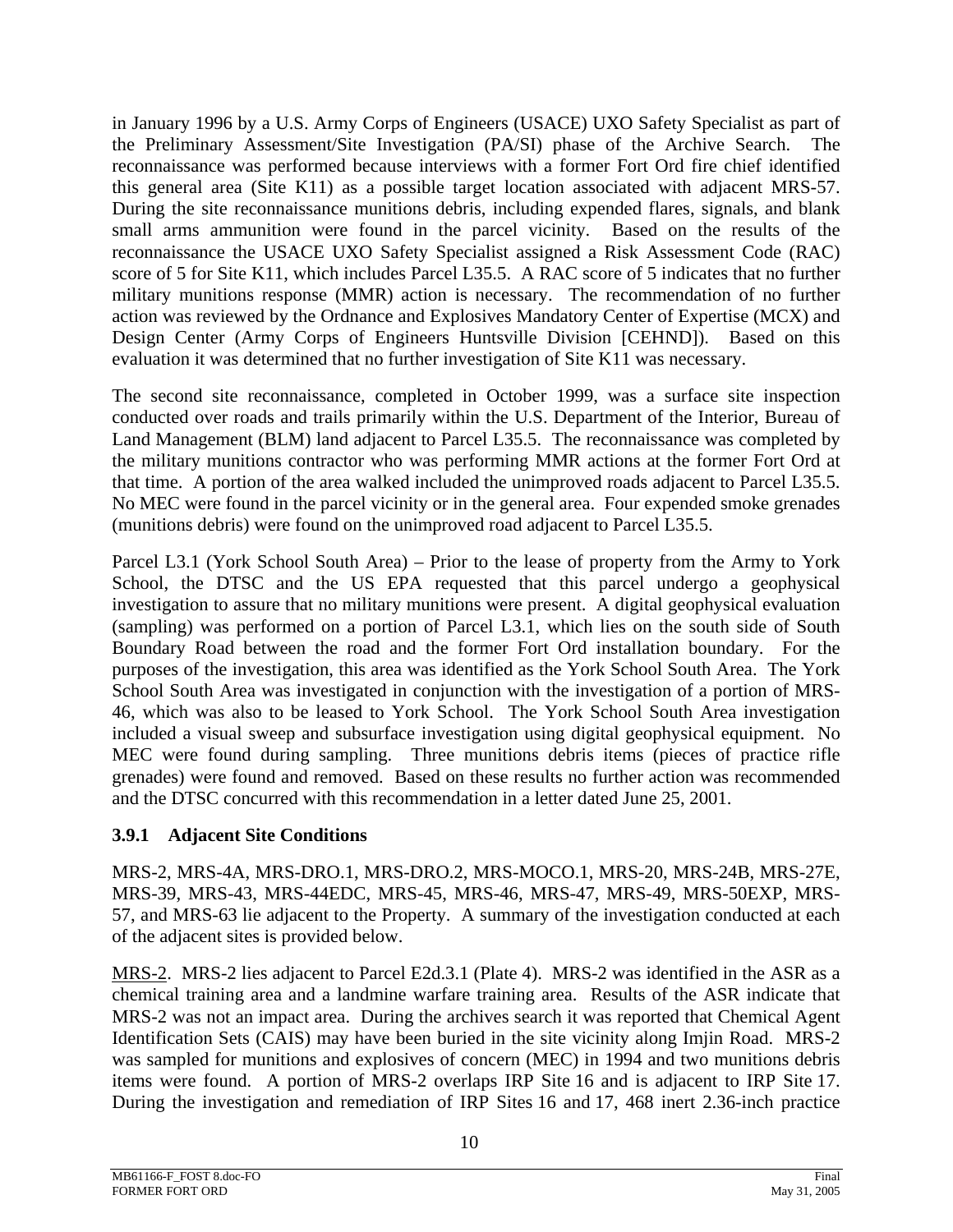rockets were removed from burial pits located in former landfill areas within Sites 16 and 17. Landfill areas within MRS-2 were fully excavated in 1997. Although munitions debris items were found at MRS-2, the items were buried in disposal pits and were not associated with military munitions use. Additionally, no evidence of CAIS kits was found during sampling. For these reasons, the portion of MRS-2 that has been fully excavated, backfilled and re-graded (Pete's Pond burial area) is a Special Case Track 0 area, as discussed in the Final Track 0 ROD (June 19, 2002). Any munitions that might not have been located through excavation would most likely have been found during the re-grading process.

MRS-2 was categorized as a Track 1 site, which are sites suspected to have been used for military training with military munitions. Historical research and sampling conducted at this site found no evidence of past training involving military munitions. The adequacy of the sampling conducted at MRS-2 was evaluated in the Track 1 OE RI/FS. The Track 1 OE RI/FS recommended that MRS-2 should be retained in the Track 1 process. Therefore, MRS-2 will be considered as a candidate site for the Track 1 Plug-In process in accordance with criteria identified in the approved Track 1 ROD.

MRS-4A. MRS-4A lies adjacent to Parcels E18.2.1 and E18.2.2 (Gigling Road) (Plate 7). In 1994, Human Factors Applications, Inc. (HFA) completed a subsurface investigation of MRS-4A. Two munitions debris items were found. Based on the sampling results further investigation and confirmatory sampling was recommended.

CMS Environmental, Inc. (CMS) conducted sampling of MRS-4A in 1997. Sampling of this site resulted in the discovery of 70 MEC items, including a high explosive rifle grenade, 2 illumination signals, 67 grenade fuzes found in a burial pit, and 5 munitions debris items. Based on the sampling results, the Army conducted a one-hundred percent (100%) removal to a depth of 4 feet at the site. One MEC item (illumination signal) was found and removed during the removal action. Seven munitions debris items were found, including practice hand grenades, an illumination signal and a grenade fuze. No further military munitions investigation was recommended; however, MRS-4A will undergo additional evaluation in the ongoing former Fort Ord Military Munitions Response Program.

MRS-DRO.1 and MRS-DRO.2. These sites lie on the north side of South Boundary Road and are adjacent to Parcels L20.13.1.1, L20.13.2, L20.13.3.2, L20.13.4, and in close proximity to Parcels E29b.3 and E29e (Plate 8). The boundaries of MRS-DRO.1 and MRS-DRO.2 are based on transfer parcel delineation and not on evidence of munitions use. The investigation of these sites included one-hundred percent (100%) grid sampling, a removal action, and a one-hundred percent (100%) geophysical investigation to support the early transfer of these parcels. Items found and removed included expended practice rockets, practice projectiles, and practice grenades. MRS-DRO.1 and MRS-DRO.2 will undergo additional evaluation in the ongoing former Fort Ord Military Munitions Response Program.

MRS-MOCO.1. This site lies on the north side of South Boundary Road and is adjacent to Parcel L20.13.4 and in close proximity to Parcels E29b.3 and E29e (Plate 8). The boundary of MRS-MOCO.1 is based on transfer parcel delineation and not on evidence of munitions use. One hundred percent (100%) grid sampling was performed at MRS-MOCO.1 and no MEC or munitions debris were found. Based on these results no further action was recommended. MRS-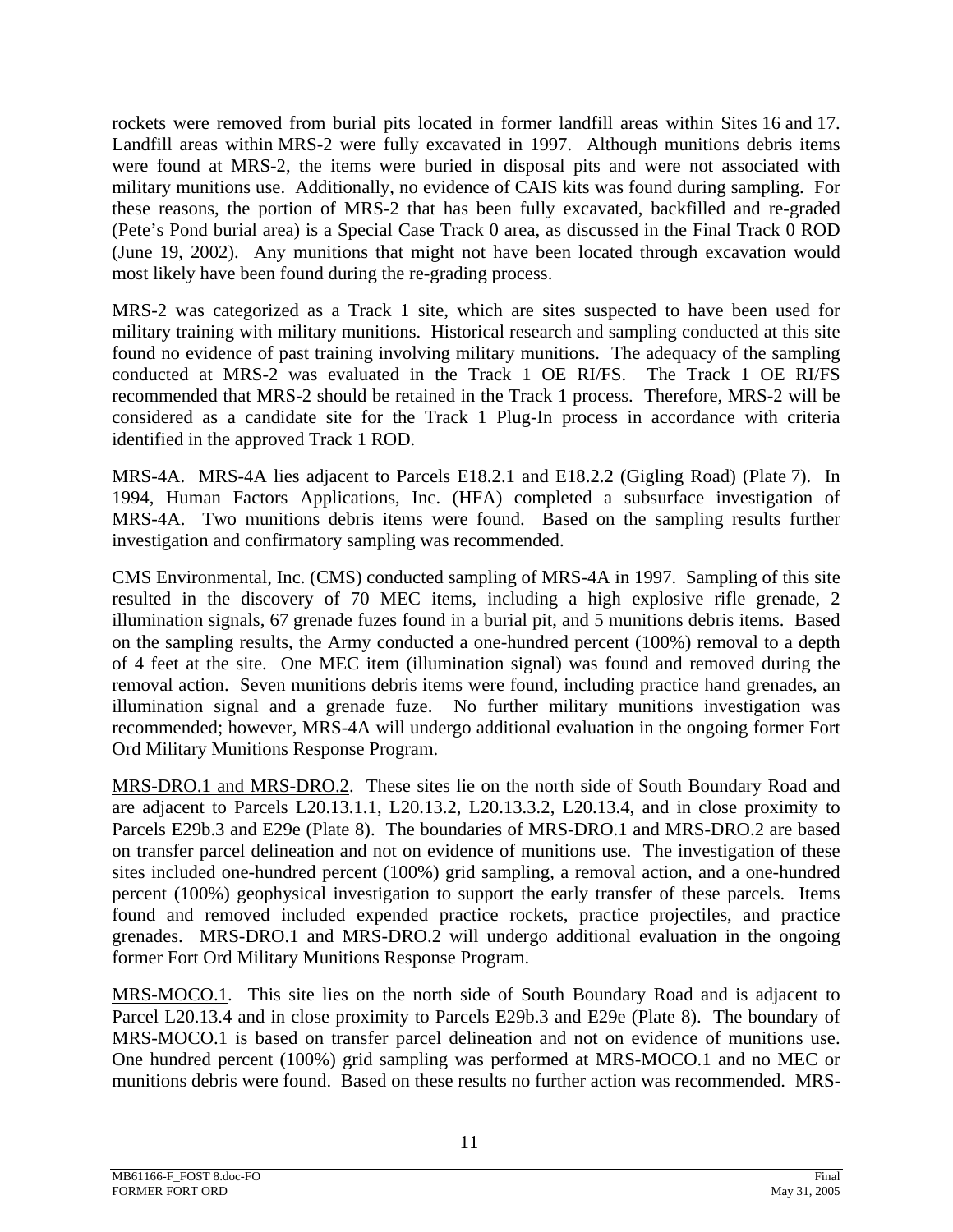MOCO.1 will undergo additional evaluation in the ongoing former Fort Ord Military Munitions Response Program.

MRS-20. MRS-20 lies approximately 1,300 feet south of Parcel S3.2.1 (Plate 7). MRS-20 was evaluated in the Track 1 OE RI/FS. Based on review of existing information, MEC is not expected to be found at MRS-20. MRS-20 meets the Track 1, Category  $1^6$  criteria because historical research and sampling conducted at this site found no evidence of past training involving military munitions. The Track 1 OE RI/FS recommended no further military munitions investigation at MRS-20.

MRS-24B. MRS-24B lies approximately 200 feet southwest of Parcels E20c.1.2 and E20c.2.2 (Plate 7). MRS-24B was evaluated in the Track 1 OE RI/FS. Based on review of existing information, MEC is not expected to be found at MRS-24B. MRS-24B meets the Track 1, Category 1 criteria because historical research and sampling conducted at this site identified evidence of past training involving only practice and pyrotechnic items that are not designed to cause injury. The Track 1 OE RI/FS recommended no further military munitions investigation at MRS-24B.

MRS-27E. MRS-27E lies approximately 200 feet east of Parcel L35.5 (Plate 6). Two site walks of MRS-27E have been conducted. A reconnaissance of a portion of this site was performed as part of the reconnaissance of area K11. As discussed above, expended flares, signals and blank small arms ammunition were found within adjacent MRS-57. The second investigation was conducted as part of the former Fort Ord BRA. The assessment of MRS-27E for potential hazardous and toxic waste related to military munitions included a data review, site reconnaissance, and mapping of portions of the site. Under the BRA MRS-27E was identified as HA-137. A site walk of HA-137 was performed in December 2001. No military munitions or evidence of military training were identified during the site walk and no further action related to chemical contamination was recommended in the BRA.

MRS-39. MRS-39 lies approximately 600 feet north of Parcel E18.3 (Plate 7). MRS-39 was evaluated in the Track 1 OE RI/FS. Based on review of existing information, MEC is not expected to be found at MRS-39. MRS-39 meets the Track 1, Category  $3^7$  criteria because historical research and sampling conducted at this site identified evidence of past training involving only practice and pyrotechnic items that are not designed to cause injury. No evidence of military munitions was identified during the sampling of this site. The Track 1 OE RI/FS recommended no further military munitions investigation at MRS-39.

MRS-43. This site lies on the south side of South Boundary Road, adjacent to Parcels L20.13.1.1, L20.13.2, and L20.13.3.2, and in close proximity to Parcels L20.13.4 and E29e (Plate 8). Identified during interviews conducted for the Archives Search, and reported to have

l

 $6$  Category 1: There is no evidence to indicate military munitions were used at the site (i.e., suspected training did not occur).

<sup>&</sup>lt;sup>7</sup> Category 3: The site was used for training with military munitions, but military munitions items that potentially remain as a result of that training do not pose an unacceptable risk based on site-specific evaluations conducted in the Track 1 OE RI/FS. Field investigations identified evidence of past training involving military munitions, but training at these sites involved only the use of practice and/or pyrotechnic items that are not designed to cause injury. In the unlikely event that live item of the type previously observed at the site is found, it is not expected that the item would function by casual contact (i.e., inadvertent and unintentional contact).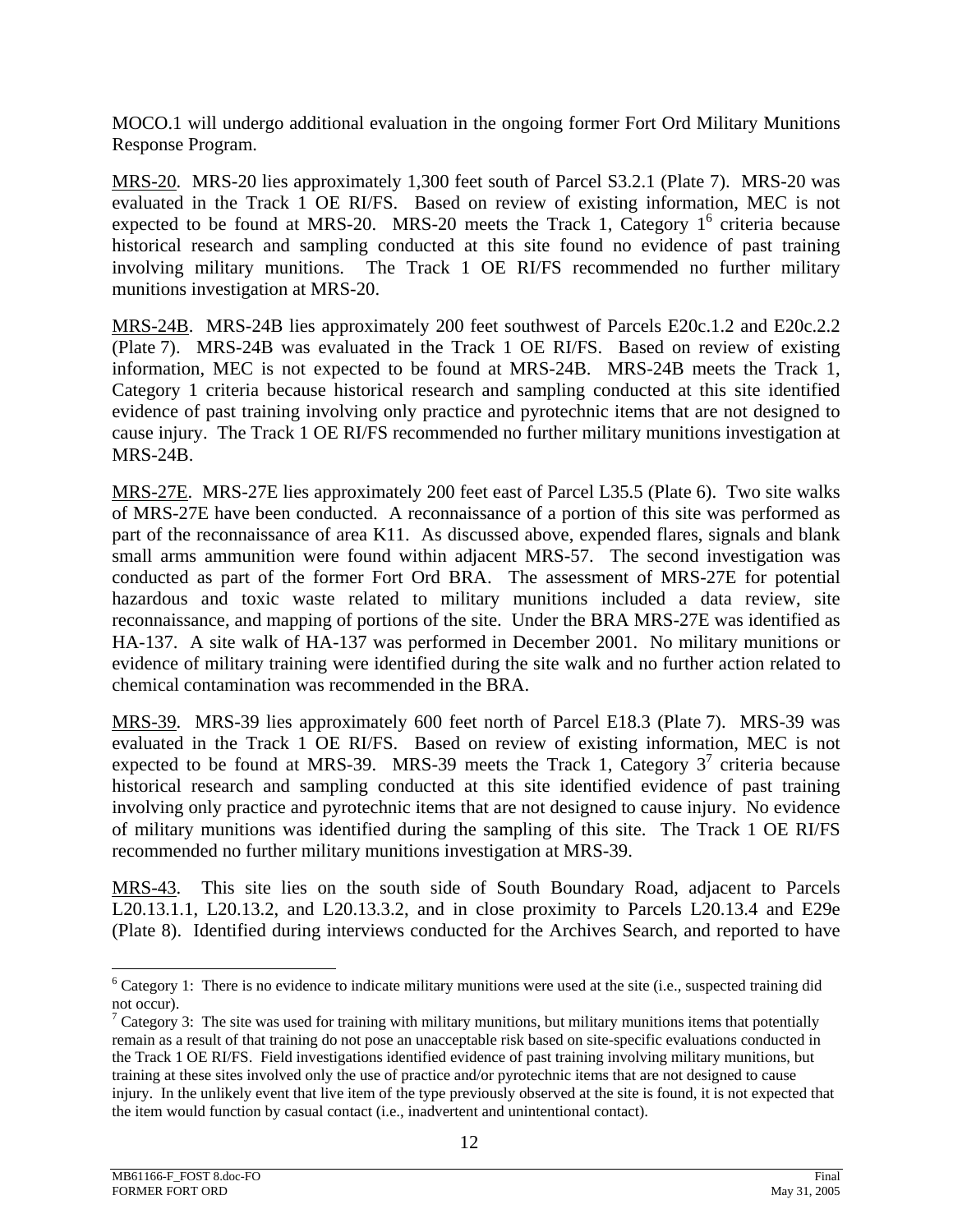included a backstop for rifle grenades and shoulder launched projectiles from 1942 to 1944, this site was sampled, and munitions debris (expended projectiles) was removed. Three MEC items (37mm projectiles) were also removed. Additional work was performed at MRS-43 to support the early transfer of property to Del Rey Oaks. The northern portion of the site underwent a 4 foot removal and 100% geophysical investigation. This site will undergo additional evaluation in the ongoing former Fort Ord Military Munitions Response Program.

MRS-44EDC. MRS-44EDC lies approximately 160 feet southeast of Parcel E20c.2.2 (Plate 7). MRS-44EDC was established based on the presence of fragmentation from 37mm HE projectiles found during a site reconnaissance conducted by a USACE UXO Safety Specialist. An investigation of MRS-44EDC was conducted to determine whether a removal action was warranted. The investigation included the sampling of grids randomly distributed throughout the site. Several MEC items were found during sampling at MRS-44EDC; however, none of the MEC items found are penetrating by design and would typically be found on or near the ground surface unless intentionally buried. MRS-44EDC will undergo additional evaluation in the ongoing former Fort Ord Military Munitions Response Program.

MRS-46. This site lies in close proximity to Parcel E29b.3 (Plate 8). The boundary of MRS-46 is based on transfer parcel delineation and not on evidence of munitions use. Sampling of MRS-46 was initially conducted as part of the investigation of the adjacent impact area. During the sampling two MEC items (2.36-inch rockets) were found on the ground surface. The contractor conducting the sampling concluded that the two rockets were discarded military munitions (DMM); however, sampling of the entire site was conducted. No MEC were found during this sampling effort. Ten munitions debris items (various portions of practice rifle grenades) were found and removed. Because a portion of MRS-46 was to be leased to York School for the construction of an athletic field, the entire lease area was re-evaluated (sampled) using digital geophysical equipment. No MEC or munitions debris were discovered and no further action was recommended. MRS-46 will undergo additional evaluation in the ongoing former Fort Ord Military Munitions Response Program.

In 2002, York School completed construction of an athletic field and installation of an irrigation well within the portion of MRS-46 leased to them by the Army. The construction of the athletic field and installation of an underground irrigation system involved significant earth moving and grading. No military munitions were found during the athletic field construction, or installation of the irrigation well and irrigation system.

MRS-47. This site lies immediately adjacent to Parcel L20.7.5 (Plate 9). MRS-47 has undergone two sampling investigations and a removal action. During sampling evidence that the site was used as an impact area was found. The MEC items found included high explosive mortars and projectiles. CMS conducted a 4-foot removal action over the entire site in 1997. Seventy-four MEC and one-hundred and four munitions debris items were found and removed. No further military munitions investigation was recommended. MRS-47 will undergo additional evaluation in the ongoing former Fort Ord Military Munitions Response Program.

A site walk of portions of MRS-47 was conducted under the BRA in 1999. Other than expended small arms and blank small arms casings, no evidence of training, including the presence of military munitions, was observed.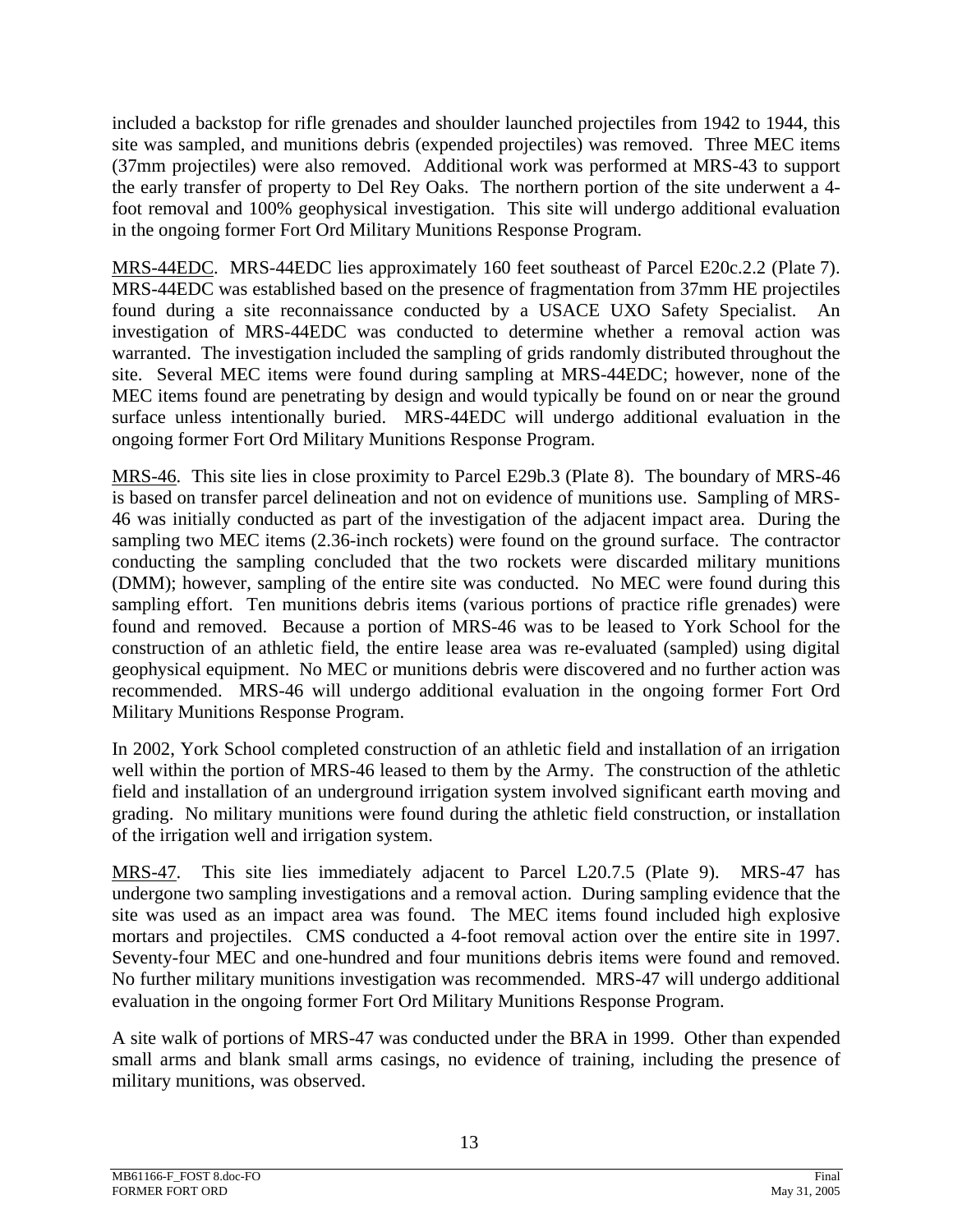MRS-49. MRS-49 lies adjacent to Parcels E20c.1.2 and E20c.2.2 (Plate 7). MRS-49 was evaluated in the Track 1 OE RI/FS. Based on review of existing information, MEC is not expected to be found at MRS-49. MRS-49 meets the Track 1, Category 3 criteria because historical research and site walks conducted at this site identified evidence of past training involving only practice and pyrotechnic items that are not designed to cause injury. The Track 1 OE RI/FS recommended no further military munitions investigation at MRS-49.

MRS-50EXP. MRS-50EXP lies adjacent to Parcel E18.3 (Plate 7). MRS-50EXP was not initially identified as a MRS in the ASR, but was created due to the expansion of the removal area associated with MRS-50. MEC and munitions debris were found at the boundary of MRS-50, which warranted an expansion of the investigation area in all directions. The investigation of MRS-50 and its expansion areas included a removal action conducted over the entire site to a depth of 4 feet. During the removal, four hundred and twenty-five MEC items were found and removed from MRS-50EXP. The majority of these items were non-penetrating (e.g., pyrotechnics, grenades, and grenade and projectile fuzes). No high explosive or penetrating military munitions were found within 400 feet of Parcel E18.3. The MEC and munitions debris found within the grids closest to the parcel were pyrotechnic and practice type items (i.e., signals, grenade fuzes, and a grenade cartridge). The investigation of MRS-50EXP included the geophysical sampling of a portion of Parcel E18.3 (the shoulder of Parker Flats Road); however, this sampling was conducted to clear MRS-50EXP up to the edge of the pavement of the surrounding roads and not based on evidence that training occurred at this location. Four military munitions items were found in three of the grids that overlap Parcel E18.3, but were located outside of the parcel. These included a hand grenade fuze (MEC), a practice hand grenade (munitions debris [MD]) and two rifle fired parachute signals (MD). The hand grenade fuze was classified as a discarded military munitions (DMM) item by the contractor conducting the military munitions sampling and removal. Because the MEC item found adjacent to Parcel E18.3 was determined to be DMM, further sampling on the west side of Parcel E18.3 was not warranted. No military munitions items were found within Parcel E18.3. MRS-50-EXP is being evaluated in the Track 2 Munitions Response Remedial Investigation/Feasibility Study.

MRS-57. MRS-57 lies adjacent to Parcel L35.5 (Plate 6). A site reconnaissance conducted in 1996 was completed as part of the PA/SI phase of the archives search for known and suspected munitions response sites at the former Fort Ord. MRS-57 was identified as an area of potential ordnance use based on information gathered during interviews conducted as part of the PA/SI. MRS-57 was identified in those interviews as Site K1, an area that included the use of rifle grenades, smoke grenades and shoulder launched projectiles in the1940s, 1950s, and 1960s. A USACE UXO Safety Specialist walked a portion of Site K1 visually searching the path walked while simultaneously searching for subsurface military munitions using a magnetometer. Munitions debris, including an expended 75mm shrapnel projectile and expended flares and signals, were found. No evidence of other types of training or use as an impact area was identified as a result of the reconnaissance. Based on the presence of the expended 75 mm shrapnel projectile the USACE UXO Safety Specialist assigned Site K1 a Risk Assessment Code (RAC) score of 4, which includes a recommendation for further military munitions investigation (*USAEDH, 1997*). The recommendation of further investigation was reviewed by the Ordnance and Explosives Mandatory Center of Expertise (MCX) and Design Center (*Army Corps of Engineers Huntsville Division [CEHND]*). The CEHND reviewed the recommendation and agreed further military munitions investigation in the form of site investigation and sampling was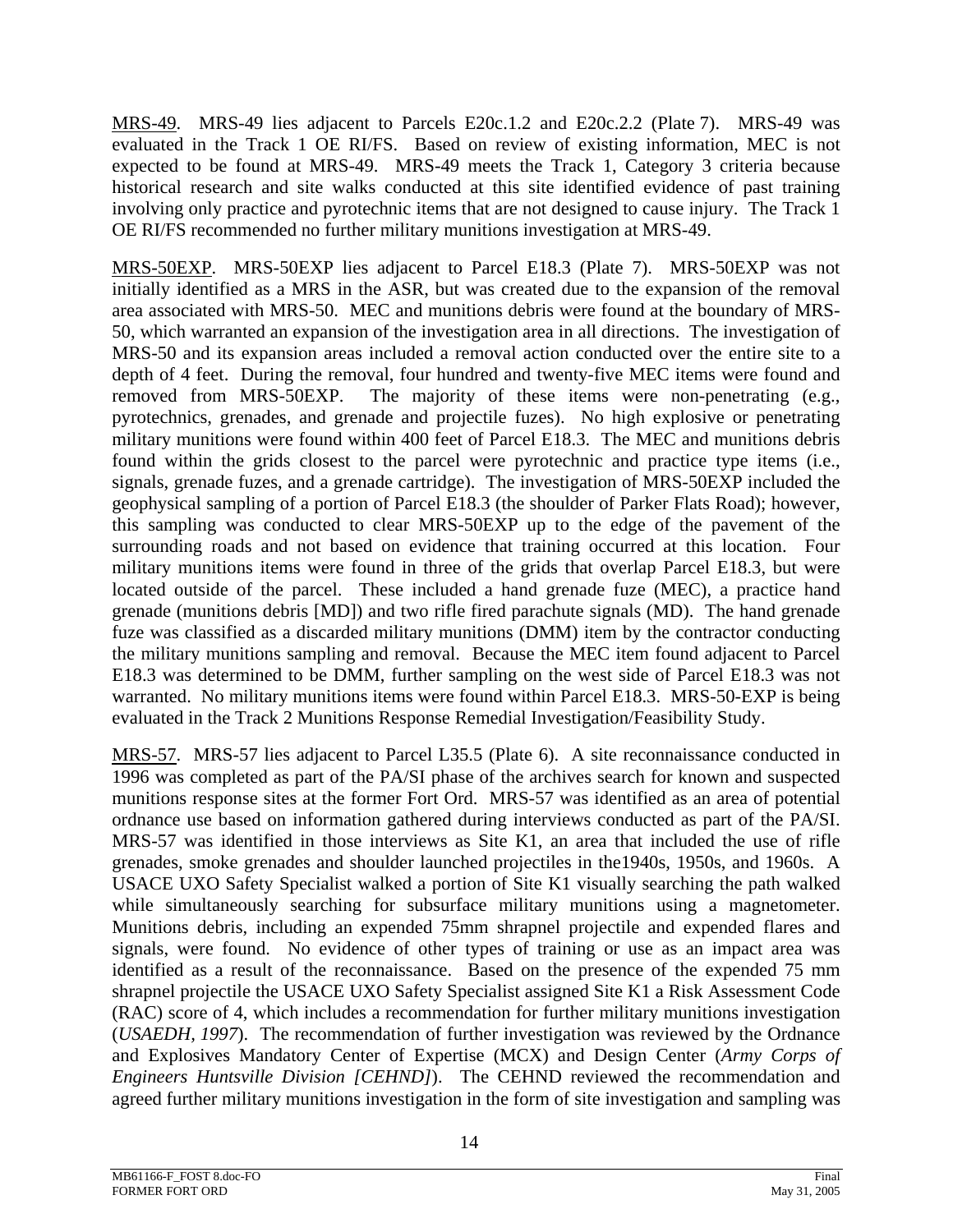necessary at Site K1 and renamed the location Site OE [MRS]-57 (*USAEDH, 1997*). MRS-57 will undergo additional evaluation in the ongoing former Fort Ord Military Munitions Response Program.

MRS-63. MRS-63 lies approximately 100 feet north of Parcel S4.3 (Plate 10). MRS-63 was evaluated in the Track 1 OE RI/FS. Based on review of existing information, MEC is not expected to be found at MRS-63. MRS-63 meets the Track 1, Category 3 criteria because historical research and site walks conducted at this site identified evidence of past training involving only pyrotechnic items that are not designed to cause injury. The Track 1 OE RI/FS recommended no further military munitions investigation at MRS-63.

# **3.9.2 Findings and Recommendations**

Although no munitions response sites are located on the Property, the potential exists for military munitions to be present because they were used throughout the history of Fort Ord. Appropriate military munitions notice is given herein and will be included in the deed. The deed will include the MEC warning and covenant included in the Environmental Protection Provisions (Attachment 1, Section 7).

The Army cannot guarantee that all military munitions have been removed; therefore, the Army recommends reasonable and prudent precautions be taken when conducting intrusive operations on the Property and will, at its expense, provide construction worker MEC recognition training. Pursuant to an agreement with the DTSC, the Cities of Marina, Seaside, and Del Rey Oaks have adopted City Ordinances that address the potential MEC risk by requiring permits for certain excavation activities. The Cities of Seaside, Marina, and Del Rey Oaks have designated all real property within their respective land use jurisdictions, which was formerly part of Fort Ord and identified as the possible location of MEC, as an "Ordnance Remediation District" ("District").

# **3.10 Installation-Wide Multispecies Habitat Management Plan**

Parcels in this FOST are designated as Development Parcels in accordance with the Installation-Wide Multispecies Habitat Management Plan (HMP): The parcels identified as HMP Development Parcels have no HMP resource conservation or management requirements; however, the HMP does not exempt the Grantee from complying with environmental regulations enforced by federal, State, or local agencies. These regulations may include obtaining permits from the U.S. Fish and Wildlife Service (USFWS) as required by the Endangered Species Act (ESA); complying with prohibitions against the removal of listed plants occurring on federal land or the destruction of listed plants in violation of any state laws; complying with measures for conservation of state-listed threatened and endangered species and other special-status species recognized by the California ESA, or California Environmental Quality Act (CEQA); and complying with local land use regulations and restrictions. The deed will include the "Notice Of The Presence Of Threatened And Endangered Species" provided in the Environmental Protection Provisions (Attachment 1).

On June 18, 2003, a small population of Yadon's piperia (*Piperia yadoni*) was discovered within Parcel E29b.3 along the southern boundary of the former Fort Ord. The U.S. Fish and Wildlife Service (Service) listed Yadon's piperia, also known as a rein orchid, as an endangered species on August 12, 1998. The Army is in the process of consulting with the Service as required by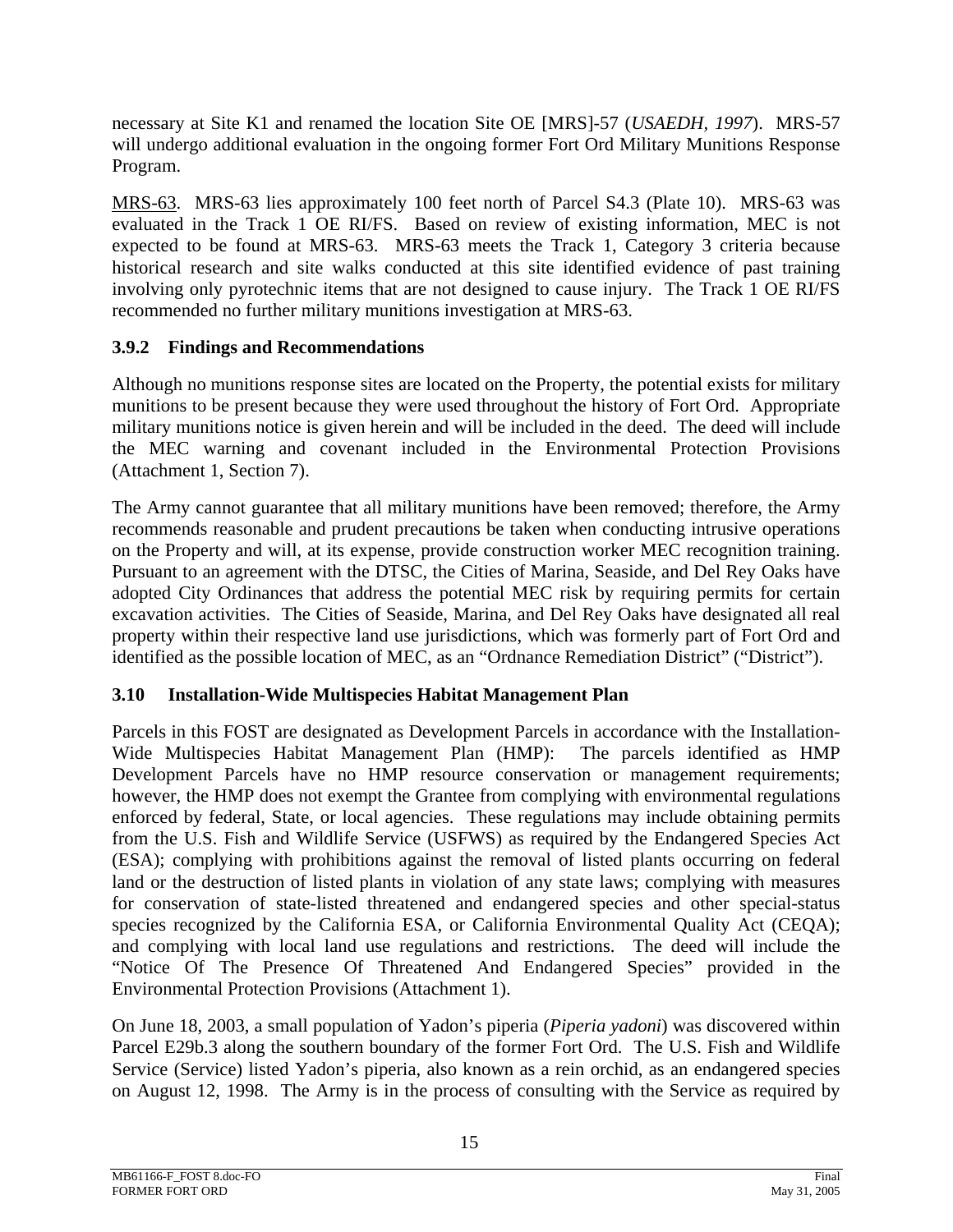Section 7 of the ESA. Parcel E29b.3 will be transferred following completion of the consultation.

As described above, the designation of Parcel E29b.3 as a development parcel in the HMP does not exempt future landowners from complying with environmental regulations enforced by federal, State, and local agencies; however, implementation of the HMP will simplify future regulatory compliance by allowing the Service and California Department of Fish and Game to issue permits and take authorizations if necessary.

# **3.11 Other Conditions**

Clean Air Act General Conformity Rule requirements for this transfer were satisfied by a Record of Non-Applicability based upon an exemption for property transfers or leases where the proposed action will be a transfer of ownership, interest and title in the land, facilities, and associated real and personal property as soon as it meets the requirements under CERCLA.

In 2004, a fuel break was established along South Boundary Road from the York School lease area to Laguna Seca. Establishment of the fuel break included the mechanical cutting and removal of all vegetation extending from the shoulder of the road to 55 feet south of the road and on the north side of the road to the existing fire break. This work was conducted within Parcels L20.7.1, L20.7.2, L20.7.4, L20.7.5, L3.1, S4.2.1, S4.2.2, S4.2.3, and S4.2.4 and was completed in July through September of 2004. The vegetation removal was performed with UXO escort. No MEC or munitions debris was found during the vegetation clearance work.

## **4.0 REMEDIATION**

The following environmental remediation orders and agreements are applicable to the Property: The Fort Ord MR RI/FS and the Fort Ord Federal Facility Agreement (*FFA, 1990*). All remediation activities on the property required by the FFA are completed or in place and operating properly and successfully (OPS). The Environmental Protection Provisions will include a provision reserving the Army's right to conduct remediation activities and the regulators' right of access (Attachment 1).

## **5.0 REGULATORY COORDINATION AND COMMENTS**

The US EPA and the DTSC were notified of the initiation of this FOST. The 30-day review period was from March 26, 2005 to April 26, 2005. Comments from regulatory agencies and the public received during development of this FOST were reviewed and incorporated as appropriate.

## **6.0 NATIONAL ENVIRONMENTAL POLICY ACT (NEPA) COMPLIANCE AND CONSISTENCY WITH LOCAL REUSE PLAN**

The environmental impacts associated with the proposed transfer of the Property have been analyzed per the National Environmental Policy Act (NEPA). The results of this analysis have been documented in the "Final Environmental Impact Statement Fort Ord Disposal And Reuse," June 1993, associated Record of Decision, December 1993, "Supplemental Environmental Impact Statement Fort Ord Disposal And Reuse," June 1996 and associated Record of Decision, June 1997. The environmental effects of the activities anticipated under the proposed transfer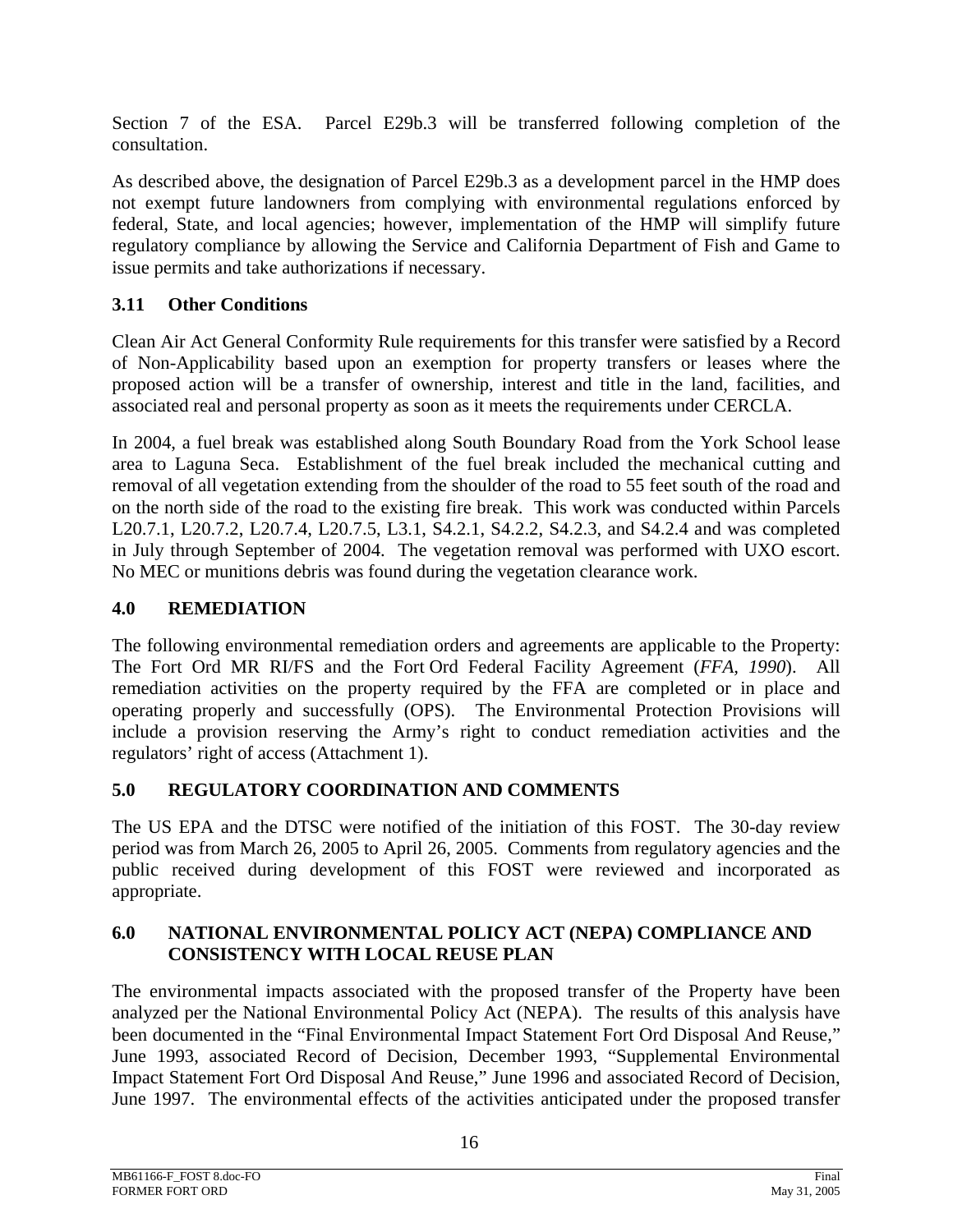were determined not to be significant. In addition, the proposed use of the Property is consistent with the intended reuse of the Property set forth in the Fort Ord Reuse Plan.

## **7.0 ENVIRONMENTAL PROTECTION PROVISIONS**

Based on the above results from the CERFA Report and other environmental studies, and in consideration of the intended use of the Property, certain terms and conditions are required for the proposed transfer. The terms and conditions are set forth in the Environmental Protection Provisions (Attachment 1) and will be included in the deed/easement.

## **7.1 Covenants to Restrict Use of Property – Environmental Restrictions**

A portion of the former Fort Ord installation lies within a "Special Groundwater Protection Zone" as defined by Monterey County Ordinance 04011. Use of groundwater is prohibited on portions of the Property as described in the Covenant to Restrict Use of Property – Environmental Restrictions (Special Groundwater Protection Zone) (CRUP). Provided the restrictions of the CRUP, to be entered into by the Army and the State of California, are adhered to, no actual or potential hazard exists on the surface of the Property from groundwater contamination or from possible soil gas volatilization resulting from groundwater contamination underlying the Property.

These restrictions and notifications are detailed in the attached Environmental Protection Provisions (Attachment 1).

## **7.2 School Properties**

Should this Property be considered for the proposed acquisition and/or construction of school properties utilizing State funding, a separate environmental review process in compliance with the California Education Code 17210 et. Seq will need to be completed and approved by the DTSC.

## **8.0 FINDING OF SUITABILITY TO TRANSFER**

Based on the above information, I have concluded that all DOD requirements to reach a Finding of Suitability to Transfer have been fully met for the Property, subject to the terms and conditions set forth in the Environmental Protection Provisions (Attachment 1).

## **For ECP Category 1 Parcels:**

The deed/easement for this transaction will also contain the following provisions,

- The covenant under CERCLA  $\S 120(h)(4)(D)(i)$  warranting that any response action or corrective action found to be necessary after the date of transfer shall be conducted by the United States.
- A clause as required by CERCLA  $$120(h)(4)(D)(ii)$  granting the United States access to the property in any case in which a response action or corrective action is found to be necessary after the date of transfer for the property, or such access is necessary to carry out a response action on adjoining property.